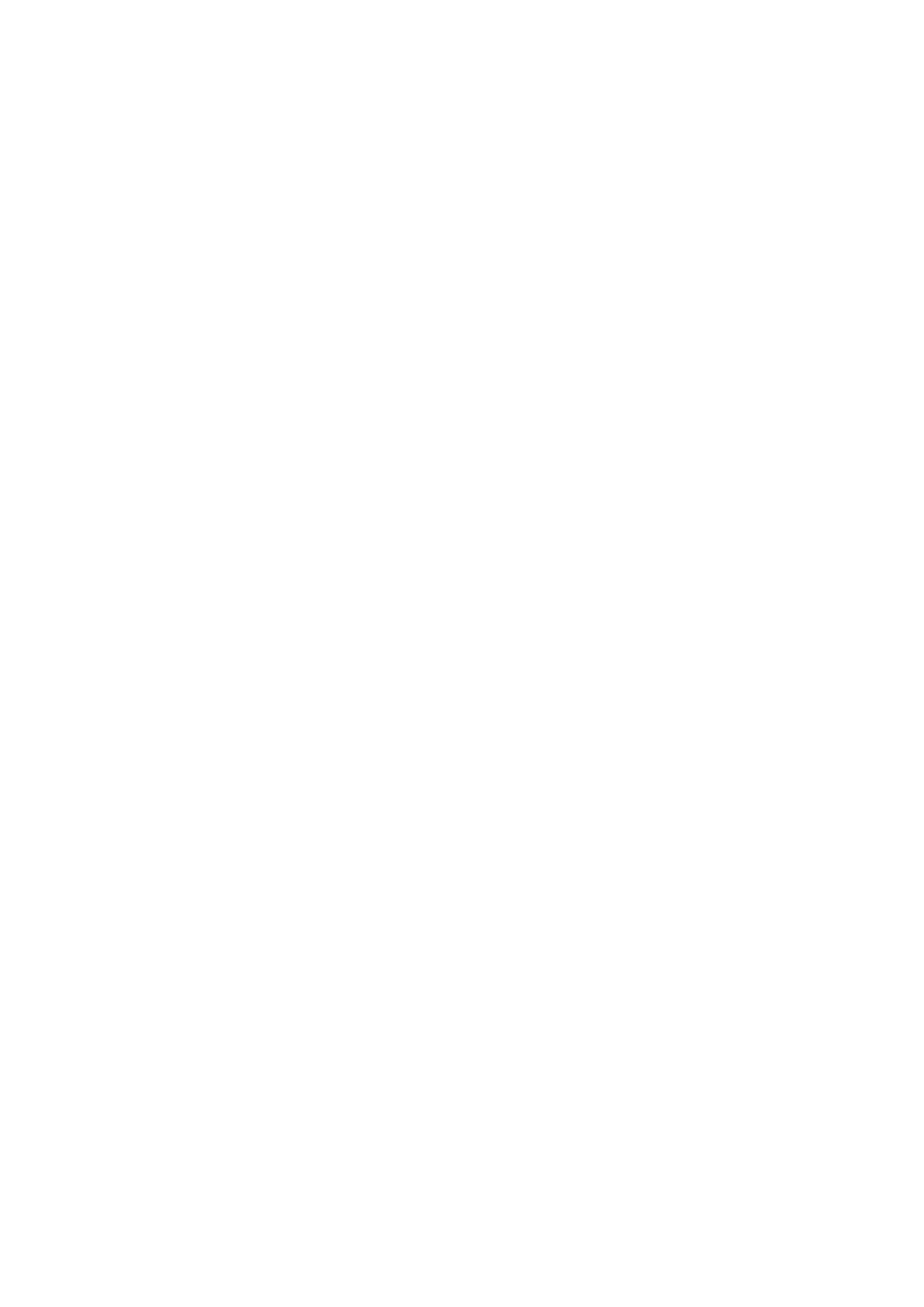#### **Abstract**

In the area of algorithmic trading, the main academic and industrial focus lies within the field of high frequency trading (HFT). However, the flash crash in 2006 and Knight Capital Group disaster led to political debates about a financial transaction tax which would destroy the HFT business model. Therefore, normal algorithmic trading (systematic trading) approaches are gaining more attention and acceptance.

This thesis proposes a modular framework for defining and evaluating trading strategies based on historical stock data of the past decade. As a proof of concept, a handful simple, but efficient strategies are defined and evaluated. The best algorithms are successfully applied to new data with a maximal return of up to 11% within half a year. This indicates the benefit of a systematic trading algorithm which is easily realizable with this proposed framework.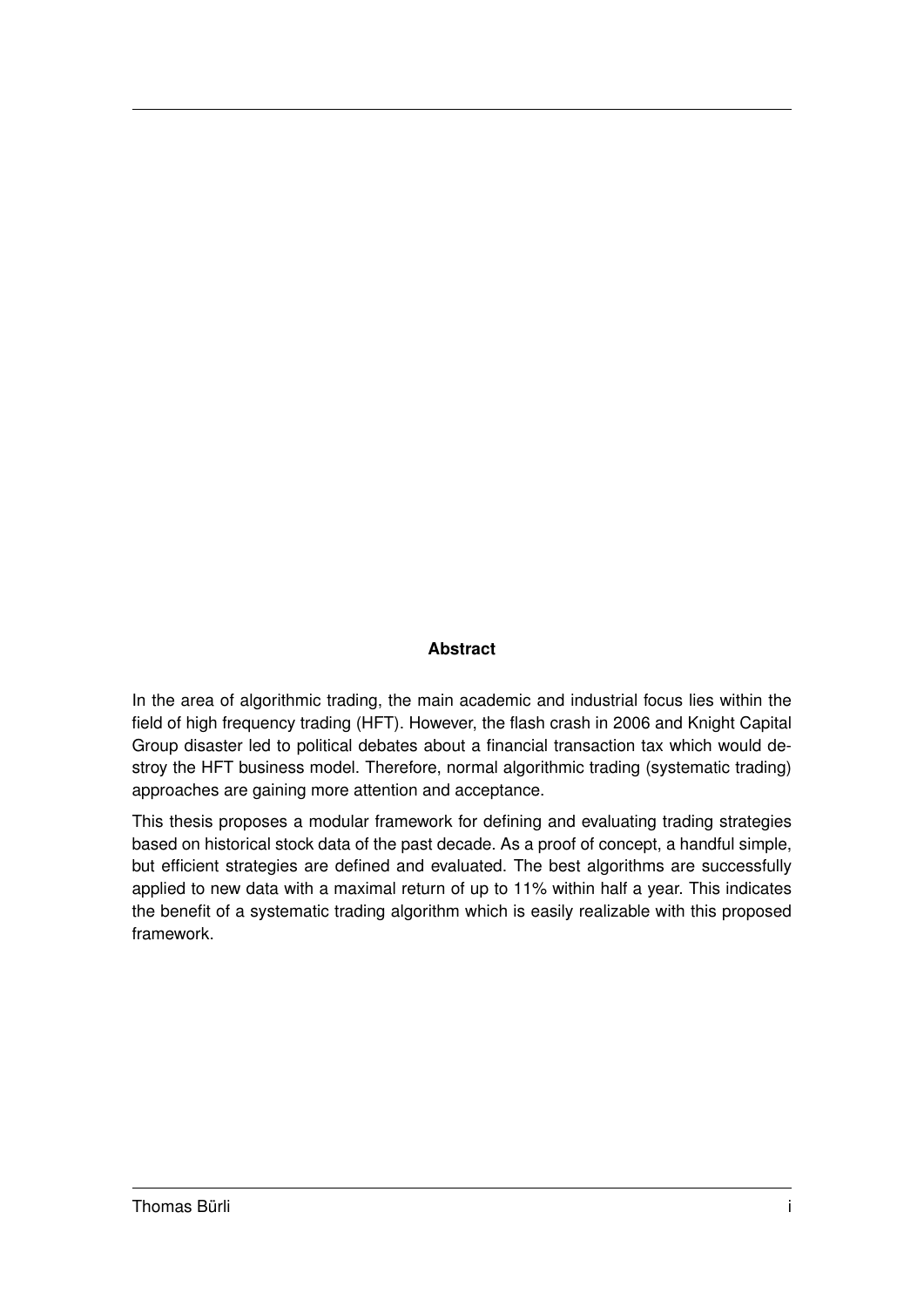#### **Acknowledgments**

A lot of people supported me during this semester thesis. First of all I would like to thank Prof. Dr. Roger Wattenhofer and Philipp Brandes for their support during the semester and for giving me the opportunity to work on this interesting topic. I would also like to thank Daniel Aschwanden for his assistance in the design of the framework and Michael Kühne for his help with questions regarding trading and finance.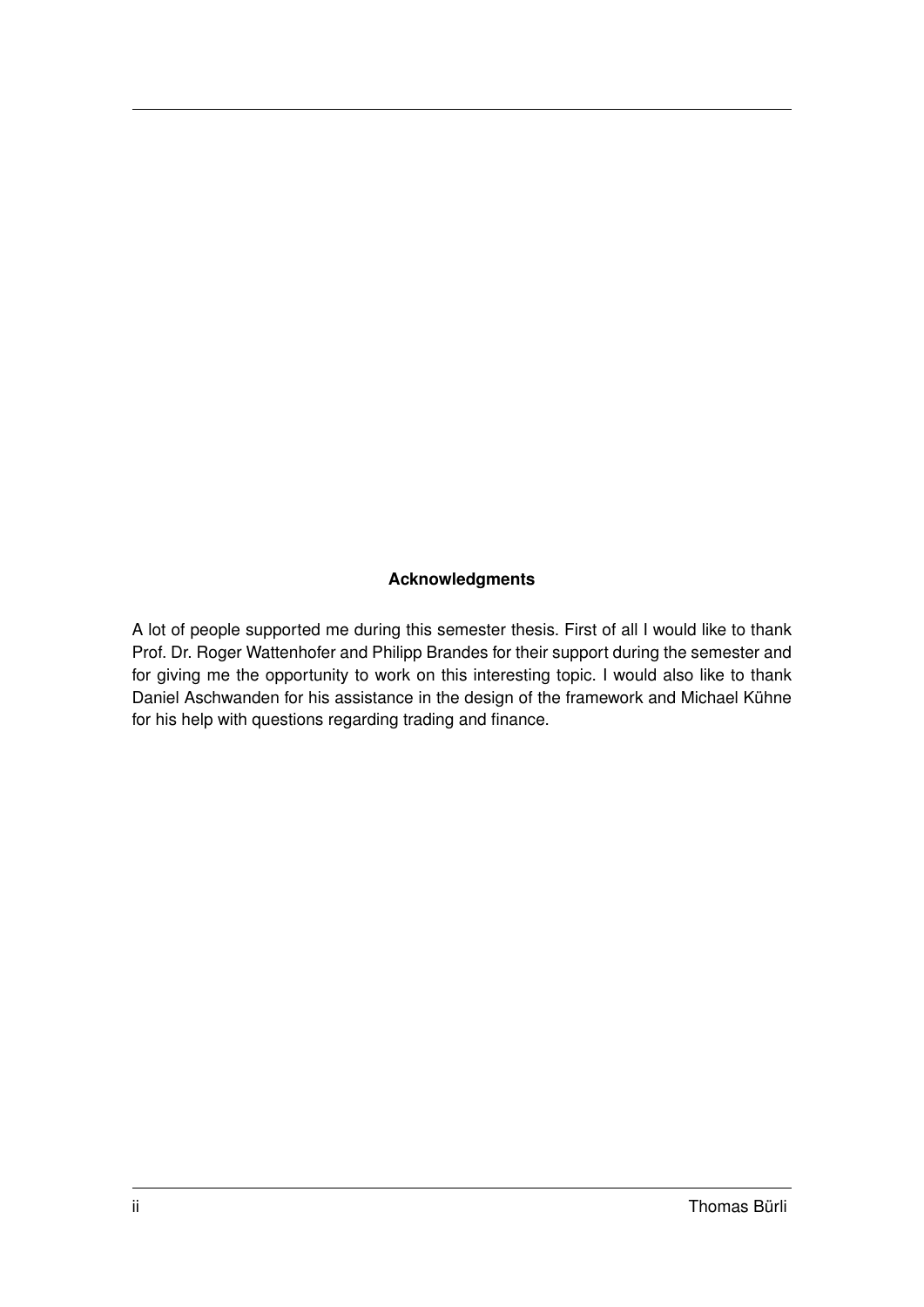## **Contents**

|  | 1. Introduction            | 1              |
|--|----------------------------|----------------|
|  |                            |                |
|  |                            | $\overline{2}$ |
|  |                            | $\overline{2}$ |
|  | 2. Background              | 3              |
|  |                            | 3              |
|  |                            | 3              |
|  |                            | $\overline{4}$ |
|  |                            | $\overline{4}$ |
|  |                            | $\overline{4}$ |
|  |                            | $\overline{4}$ |
|  | 3. Implementation          | 5              |
|  |                            | 5              |
|  |                            | 5              |
|  |                            | 6              |
|  |                            | 6              |
|  |                            | $\overline{7}$ |
|  |                            | 8              |
|  |                            | 9              |
|  |                            | 9              |
|  |                            | 9              |
|  | 4. Analysis and Evaluation | 11             |
|  |                            |                |
|  |                            |                |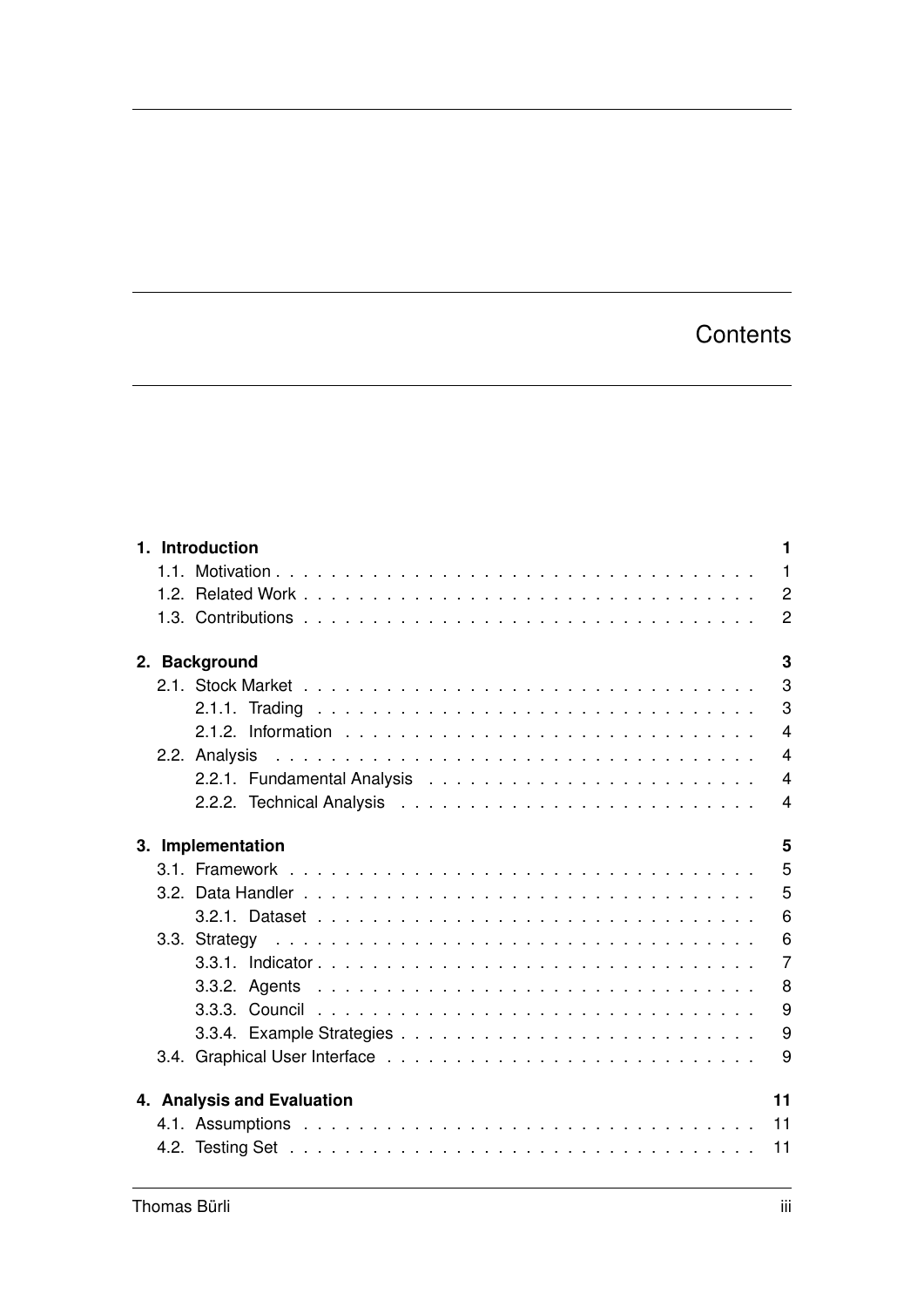|  | 13                  |
|--|---------------------|
|  | 13                  |
|  | 13                  |
|  |                     |
|  | 13                  |
|  | 14                  |
|  | 15                  |
|  | 17                  |
|  |                     |
|  | 19<br>5. Conclusion |
|  | 19                  |
|  | 21<br>A. Appendix   |
|  | 21                  |
|  |                     |
|  | 21                  |
|  | 22                  |
|  | 22                  |
|  | 22                  |
|  | 23                  |
|  | 28                  |
|  | 30                  |
|  |                     |
|  | 31                  |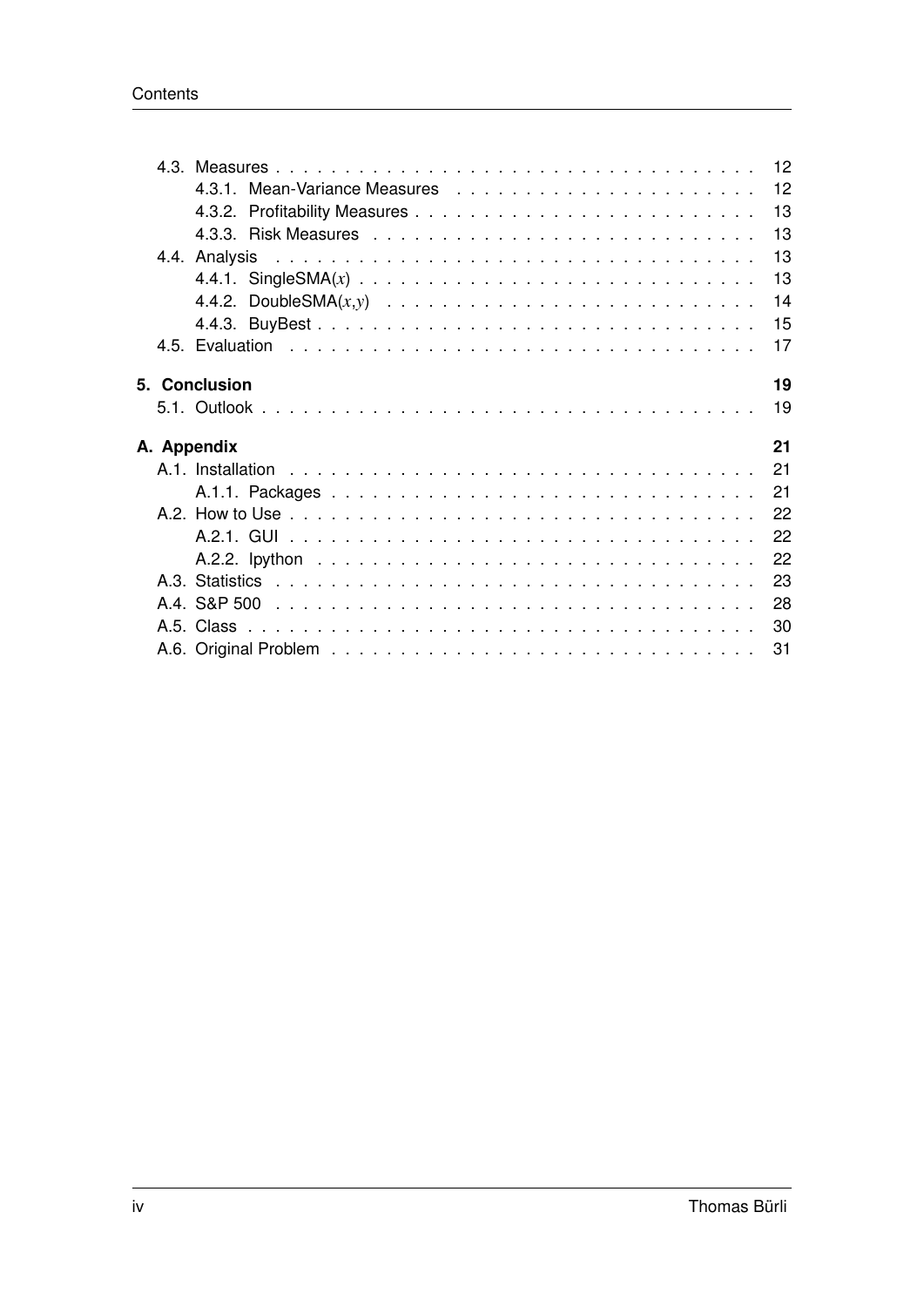## List of Figures

| 4.1. Normal distribution with different skewness [Wikipedia, 2012] 12<br>4.4. Monthly log and excess return from DoubleSMA 20/250 16<br>4.5. Weekly log and excess return from SingleSMA 84 18 |  |  |  |
|------------------------------------------------------------------------------------------------------------------------------------------------------------------------------------------------|--|--|--|
|                                                                                                                                                                                                |  |  |  |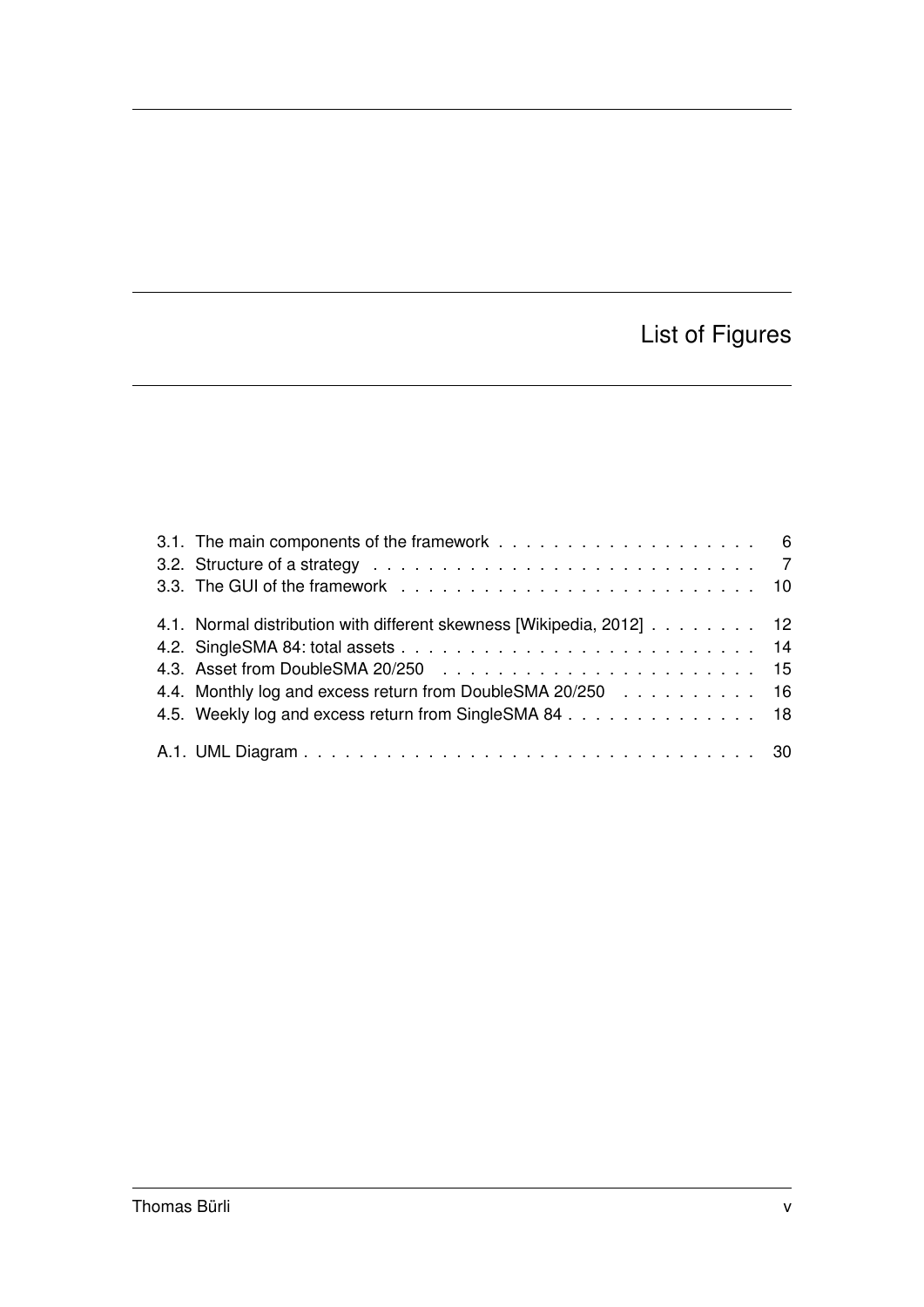## List of Tables

| 4.4. Total returns from 2012-01-01 until 2012-06-01 17            |  |
|-------------------------------------------------------------------|--|
| A.1. Analysis of SingleSMA from 2000-01-01 until 2011-12-31 24    |  |
| A.2. Analysis of DoubleSMA from 2000-01-01 until 2011-12-31 25    |  |
| A.3. Analysis of BuyBest from 2000-01-01 until 2011-12-31 26      |  |
| A.4. Evaluation of Strategies from 2012-01-01 until 2012-06-01 27 |  |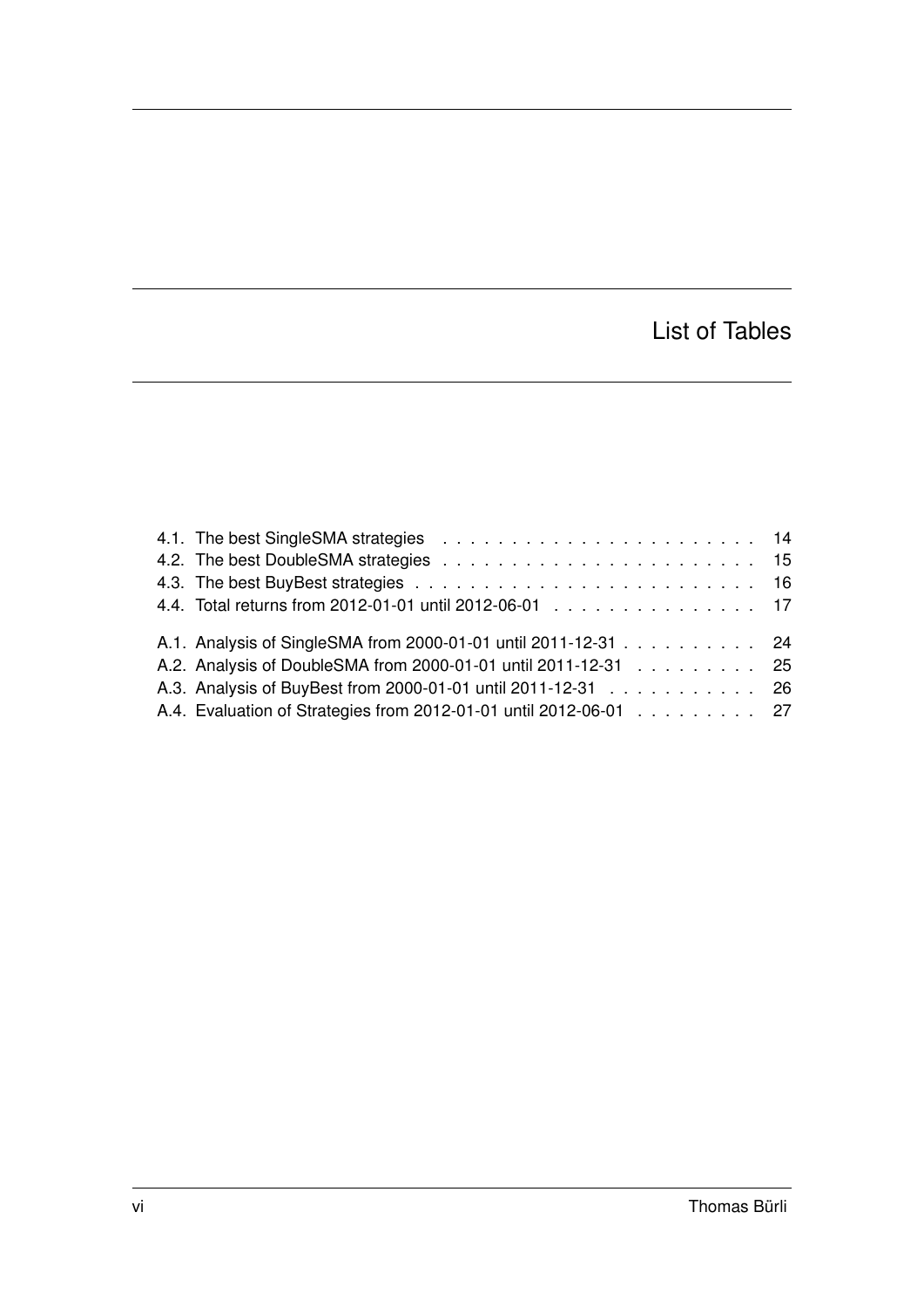# CHAPTER 1

### Introduction

The stock market is one of the most important sources for companies to obtain capital resources. In 2010, the global stock market capitalization is estimated to be 54 trillion dollar [Roxburgh et al., 2011]. Hence, both the complexity of the market and the possibilities to make gains have grown over the last decade. Therefore, algorithmic trading has seen enormous growth and has increased the capabilities of cost-effective automated trading. An important subclass of automated trading are high frequency trading (HFT) algorithms. They are involved in more than 70% of all U.S. cash equity trades [Easley et al., 2012]. These algorithms usually hold stocks or certificates only for a brief time, sometimes only for a few milliseconds and gain money by making thousands or tens of thousands trades a day.

### **1.1. Motivation**

These HFT algorithms gained public attention since the flash crash in May 6, 2010 [Lauricella and STRASBURG, 2010] when the Dow Jones nearly dropped 1000 points in a matter of minutes. According to regulators, HFT increases the volatility and therefore caused the flash crash. In the beginning of August 2012, another disaster happened when the Knight Capital Group lost about 400 million dollars in 45 minutes due to a faulty HFT algorithm [Mehta, 2012]. Recently, politics tries to burden HTF with a financial transaction tax [BOWLEY, 2011] which would destroy their business model. For this reason, a return to normal algorithmic trading, also called systematic trading, is required. Systematic trading is a method of creating rules that can execute a trade idea and manage risk with some degree of consistency and predictability over time [Today, 2010]. This thesis aims to analyse the approach of exploiting statistical properties of assets to predict general trends and/or foresee the future value of certain stocks and use those predictions to beat the market.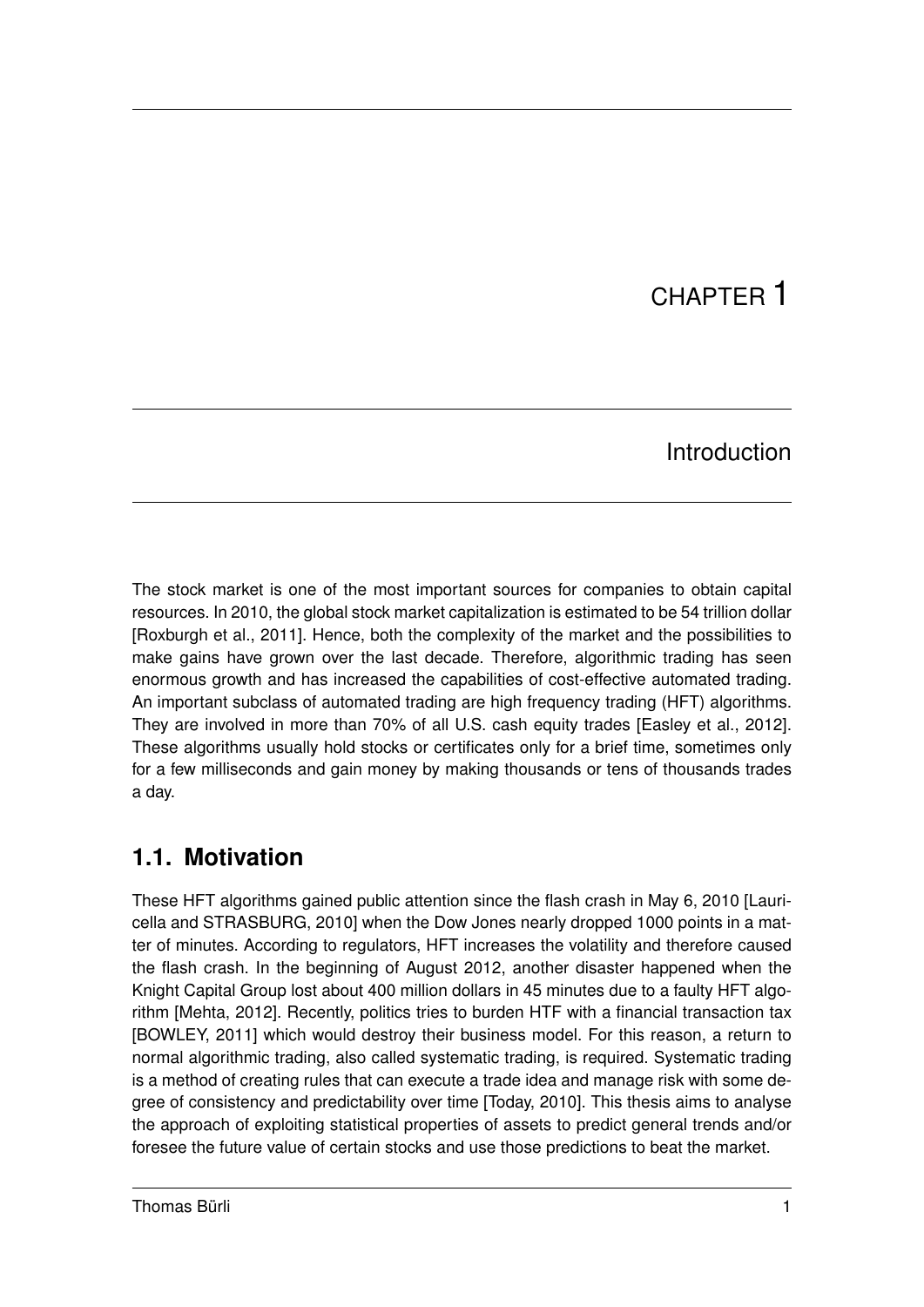### **1.2. Related Work**

A lot of research has been done in the field of trading and analysing the stock market. Alexander [2001] explains the market, its mechanism and the model used by investment risk managers and investment analysts. Vince [1992] writes about the mathematics behind systematic trading which includes money management techniques, risk analysis and modern portfolio theory. A good overview of the topic of systematic trading and a insight into the state of the art techniques currently used by the financial traders can be found in Acar and Satchell [2002]. Furthermore, they also show how computer models can be used to gain money on the market and minimize the risk. This covers technical indicators, neural networks and genetic algorithms which are currently used in the area of finance.

Taylor and Allen [1992], TSAY [2010] andAchelis [2000] provides a basic overview of technical analysis. Some research about the algorithmic aspect of systematic trading has been cone by Kannan et al. [2010] and Boyarshinov and Magdon-Ismail [2005]. Kannan et al. [2010] used a combination of different algorithms to get a better prediction of the next day's closing price.

## **1.3. Contributions**

The main contribution of this semester thesis is to design a methodical framework which makes it possible to define strategies, train with historical data and evaluate their performance. The handling is simple and adaptable. In addition, some simple strategies are defined, implemented, and evaluated.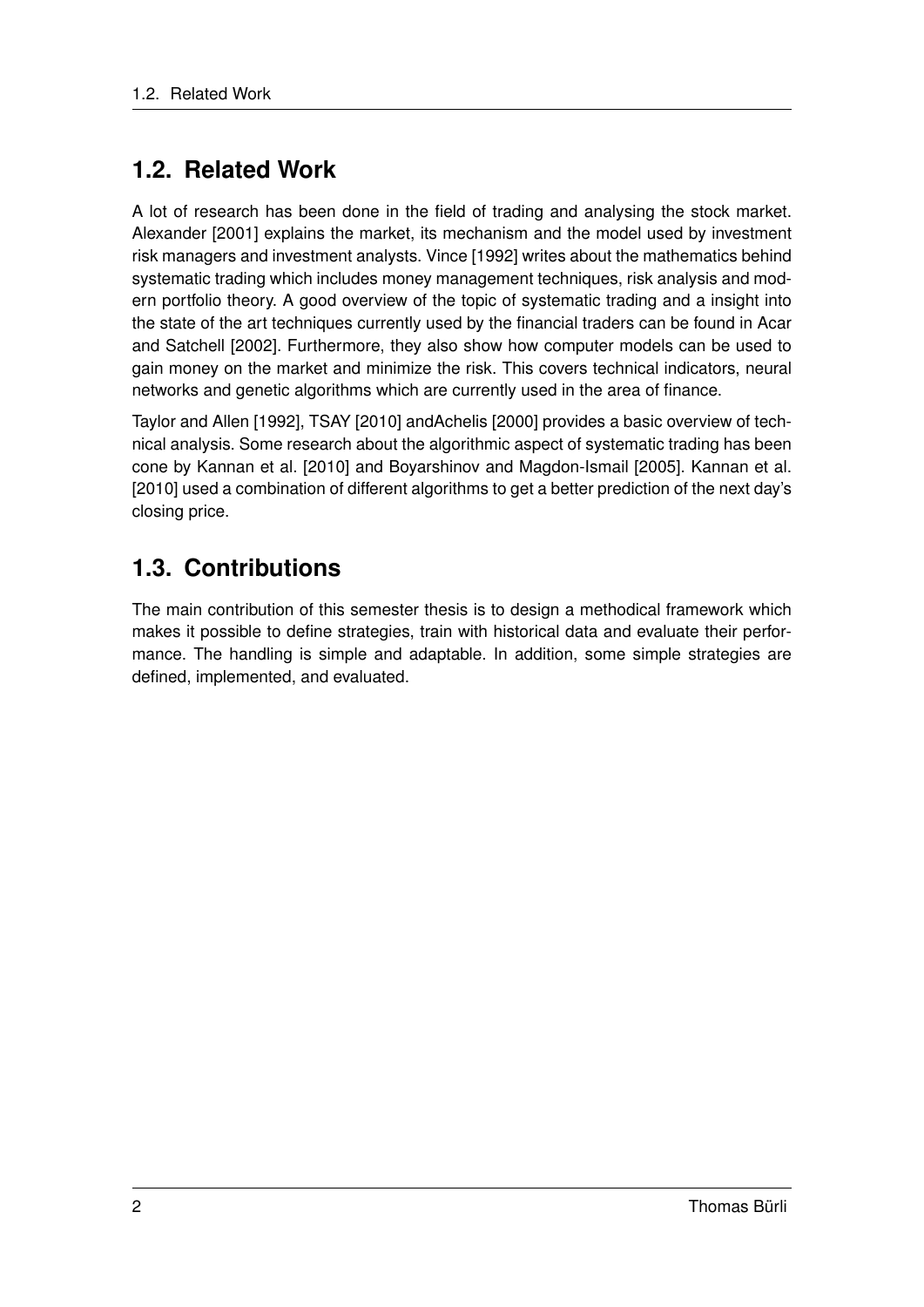# CHAPTER 2

### **Background**

This chapter provides some basic information on stock market to understand this thesis.

### **2.1. Stock Market**

The stock market is part of the capital market. It is a marketplace for trading with company stocks. One must differentiate between only privately traded and exchange traded equity. Stock exchanges such as SIX<sup>1</sup>, NYSE<sup>2</sup> or NASDAQ<sup>3</sup> provide service to brokers and traders. Each company has to be listed on a stock exchange before their stock can be traded on this specific exchange. Companies can be listed on more than one stock exchange at the same time. Stocks which are not listed in any stock exchange are traded on secondary markets (private trade equity). These trades are also called Over-The-Counter (OTC) traded share.

#### **2.1.1. Trading**

During trading hours, the stock market gives traders the opportunity to trade stocks and connects sellers and buyers. A buyer or seller can put orders to the exchange at which rate he is willing to buy or sell. A broker collects these orders in a so called order book and tries to find a price at which the most trades can be achieved.

<sup>&</sup>lt;sup>1</sup>Swiss Exchange

<sup>&</sup>lt;sup>2</sup>New York Stock Exchange

<sup>3</sup>An American stock exchange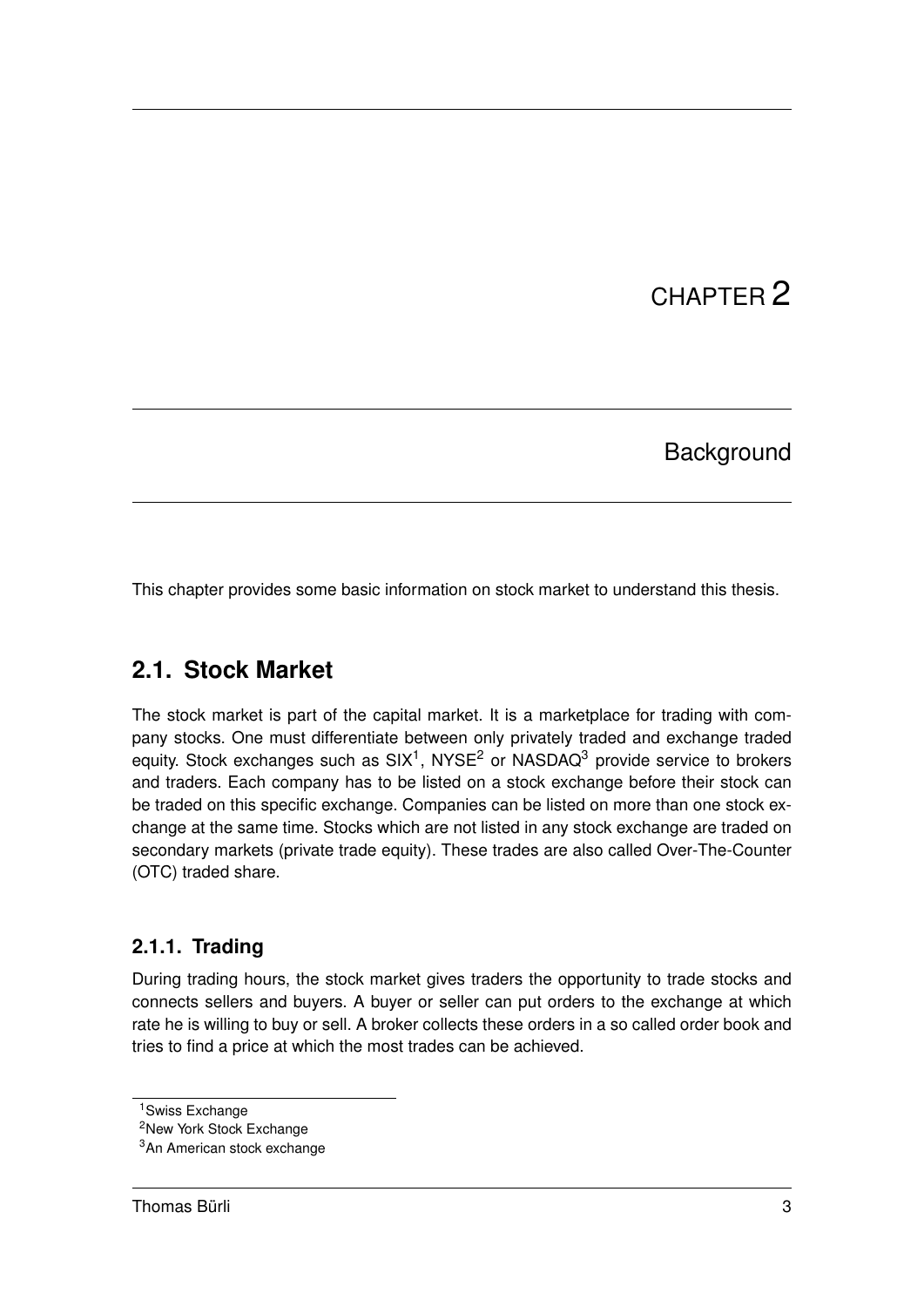#### **2.1.2. Information**

After close of trading, the stock exchanges provide information about stock prices and traded volume. This includes the following:

**Close** Price of the stock in the evening after the trading phase.

**Open** Price of the stock in the morning before the trading phase. This may not be the same as the close price the day before.

**Min** Minimum price of the stock that day.

**Max** Maximum price that day.

**Volume** The total quantity of stock traded during a day.

This information is included in the historical stock data.

### **2.2. Analysis**

There are two different techniques to analyse a stock. The fundamental analysis and the technical analysis.

#### **2.2.1. Fundamental Analysis**

The fundamental analysis tries to get a fair price for a stock by looking at a company's financial report, its health, other competitors and the market. The goal of a fundamental analysis is to get a value of the business/stock and find mispricings.

#### **2.2.2. Technical Analysis**

The technical analysis only depends on historical stock data. It tries to predict future stock courses using this data. In the historical stock data, price and volume is included. Therefore, the main goal is to find the right time to sell or buy stocks for the return to be maximal. Often technical indicators are used to find trends and signs of momentum.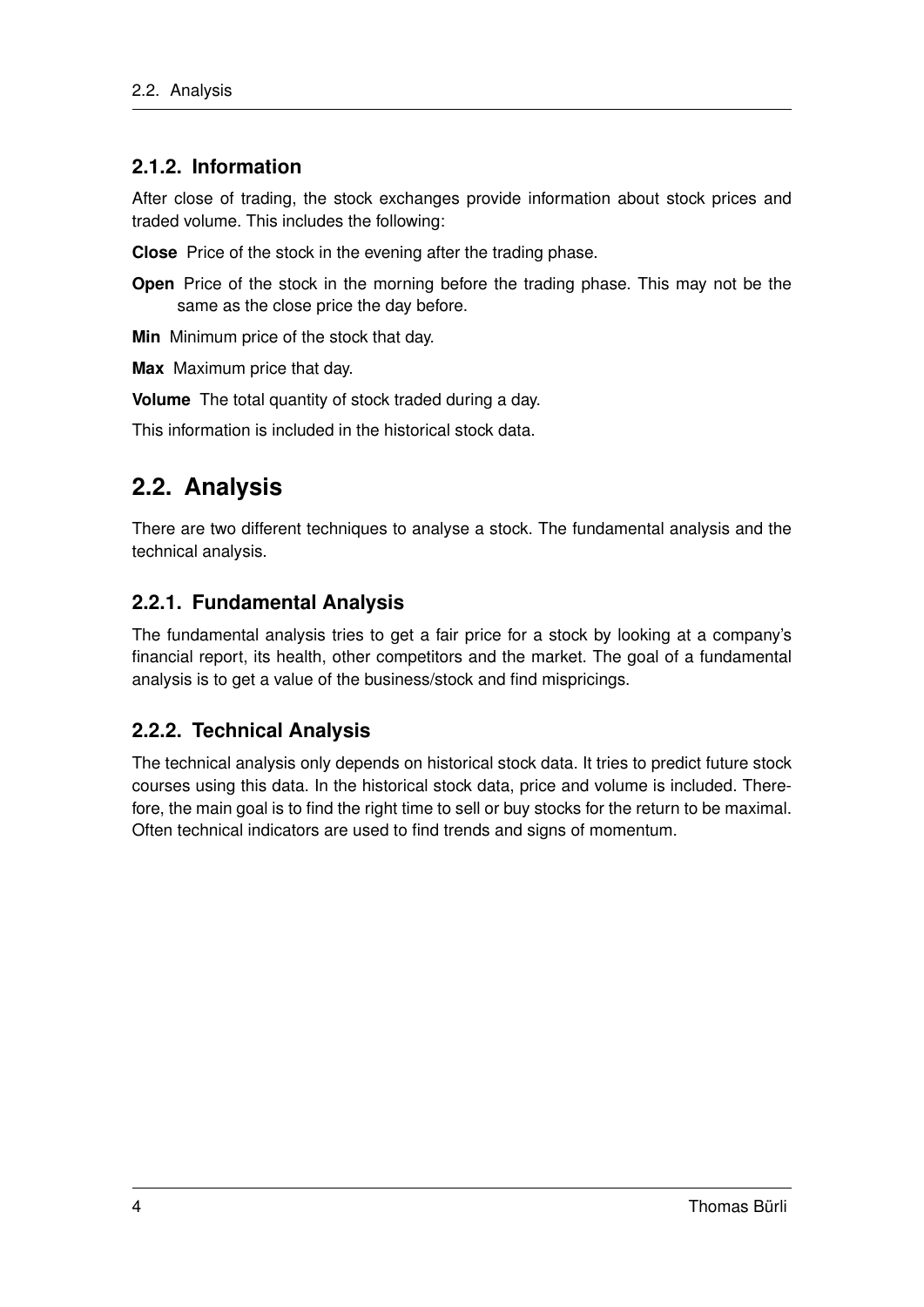# CHAPTER 3

### Implementation

The goal of this thesis is to provide a methodical framework to define and analyse algorithmic trading strategies. For this purpose, a framework is developed which can handle a large data set and allows easy testing and analysing of trading strategies. To evaluate the framework, some simple strategies have to be found and tested. In this chapter, the design and implementation of the framework is described.

### **3.1. Framework**

To have a flexible system, the framework is constructed modularly such that each part can easily be replaced by a new implementation. As shown in Figure 3.1, the framework consists of three main parts: the data handler, the strategy, and the simulator. The framework is implemented in Python 2.6.<sup>1</sup> It depends on the Python library, the Numpy<sup>2</sup> library and the Pandas<sup>3</sup> library. Numpy adds support for large, multi-dimensional arrays and matrices and it has a wide range of mathematical functions. Pandas builds on Numpy and provides high-performance, easy-to-use data structures and data analysis tools. The implemented classes can be found in the appendix (Section A.5).

## **3.2. Data Handler**

The data handler is responsible for providing stock data. All access to data is managed by the handler. Furthermore, it enables to abstract from the underlying data format and thus

<sup>1</sup>http://www.python.org/

<sup>2</sup>http://numpy.scipy.org/

<sup>3</sup>http://pandas.pydata.org/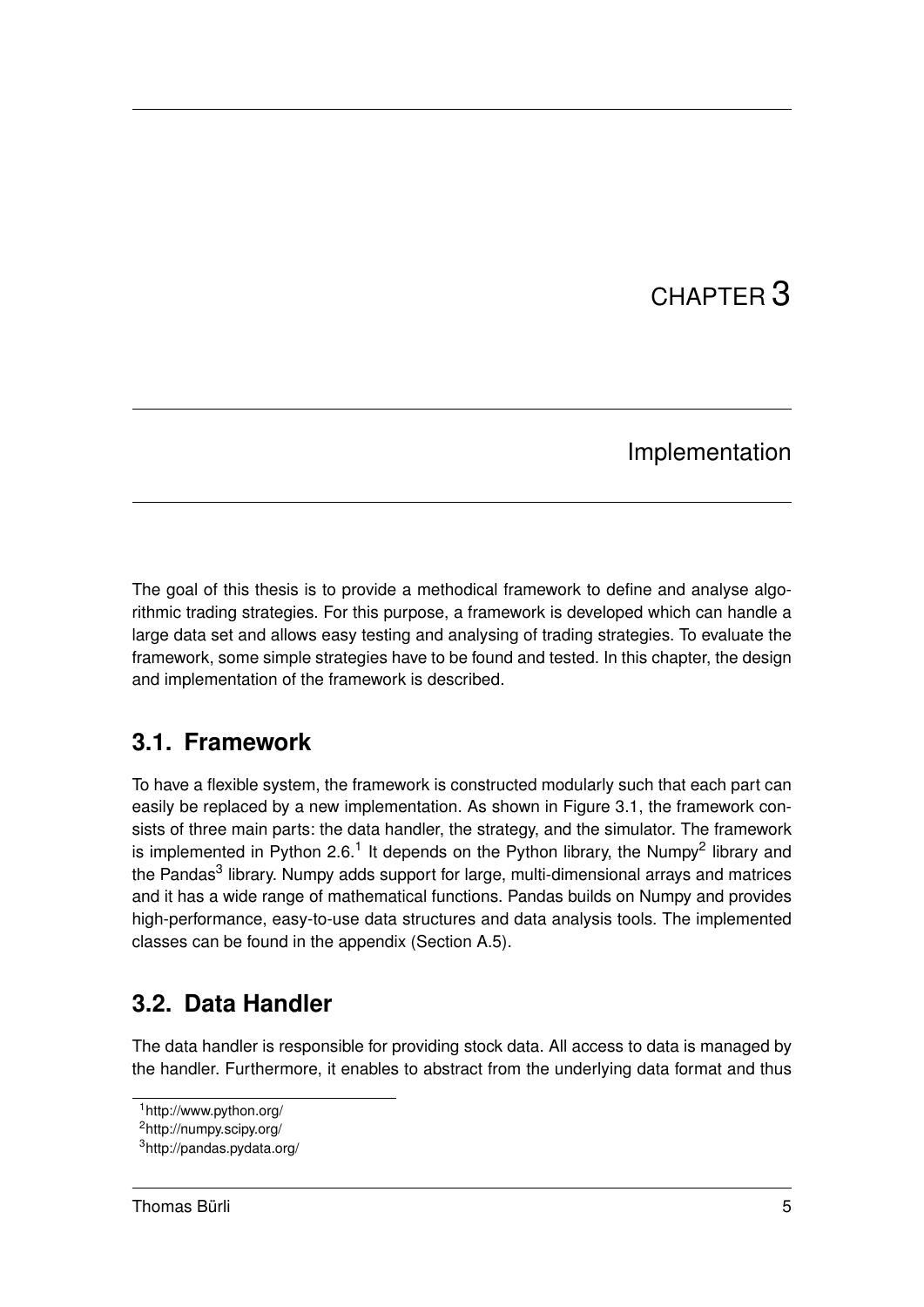

Figure 3.1.: The main components of the framework

makes it possible to combine data from different sources. The Dataset used in this thesis is explained in Section 3.2.1.

Generally, the data is loaded from CSV files. If the data for a stock does not exist locally, it can be loaded from an online data source. For further use inside the framework, the date has to be stored in a structure called data container. The data container defines the pool of stock from which the trading strategies can choose from.

#### **3.2.1. Dataset**

For this work, a dataset with historical stock data has been provided including Open, Close, Min and Max price and the daily volume for each stock. The data has a daily frequency and includes more then 30'000 stocks from NYSE<sup>4</sup>, AMEX<sup>5</sup> and OTC derivatives markets. The datasets ranges from Mai 1, 1993 to June 1, 2012.

## **3.3. Strategy**

In real life, a traders strategy relies on different metrics and heuristics to decide when to buy or sell stocks. This behaviour is modelled by a strategy within the framework. The strategy decides when to buy or sell depending on different underlying algorithms. In particular, there are the council, the agents and the indicators (Figure 3.2). The main algorithmic

<sup>4</sup>New York Stock Exchange

<sup>5</sup>American Stock Exchange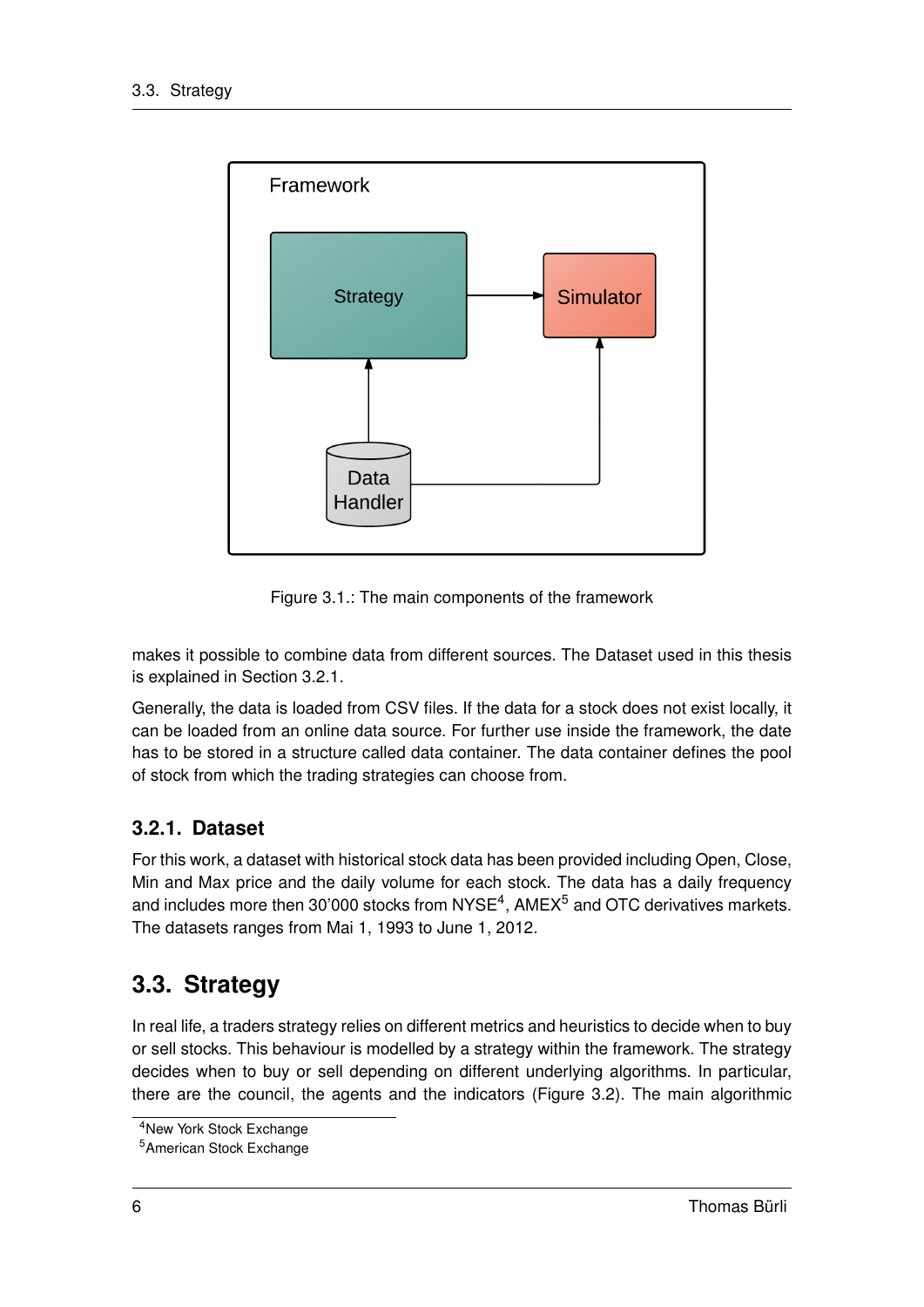

Figure 3.2.: Structure of a strategy

computation is implemented in the indicators. Each layer is a composition of the layer below. Therefore, the strategy functionality is to combine different agents to one big trading strategy.

### **3.3.1. Indicator**

An indicator could be seen as basis of the strategy. It is the lowest element in the hierarchy and has direct access to the data container. The purpose of an indicator is to provide preprocessed data to the upper instance, the agent. Most indicators are just implementations of a technical indicator. A technical indicator is defined as a class of metrics whose value is derived from the historical stock price over a period of time. It tries to predict the future price or shows trends by looking at past patterns. Examples of common technical indicators are Simple Moving Average (SMA), Relative Strength Index, Money Flow Index, Stochastics, MACD and Bollinger Bands [Investopedia, 2012b]. In the following, some of the implemented technical indicators are described here: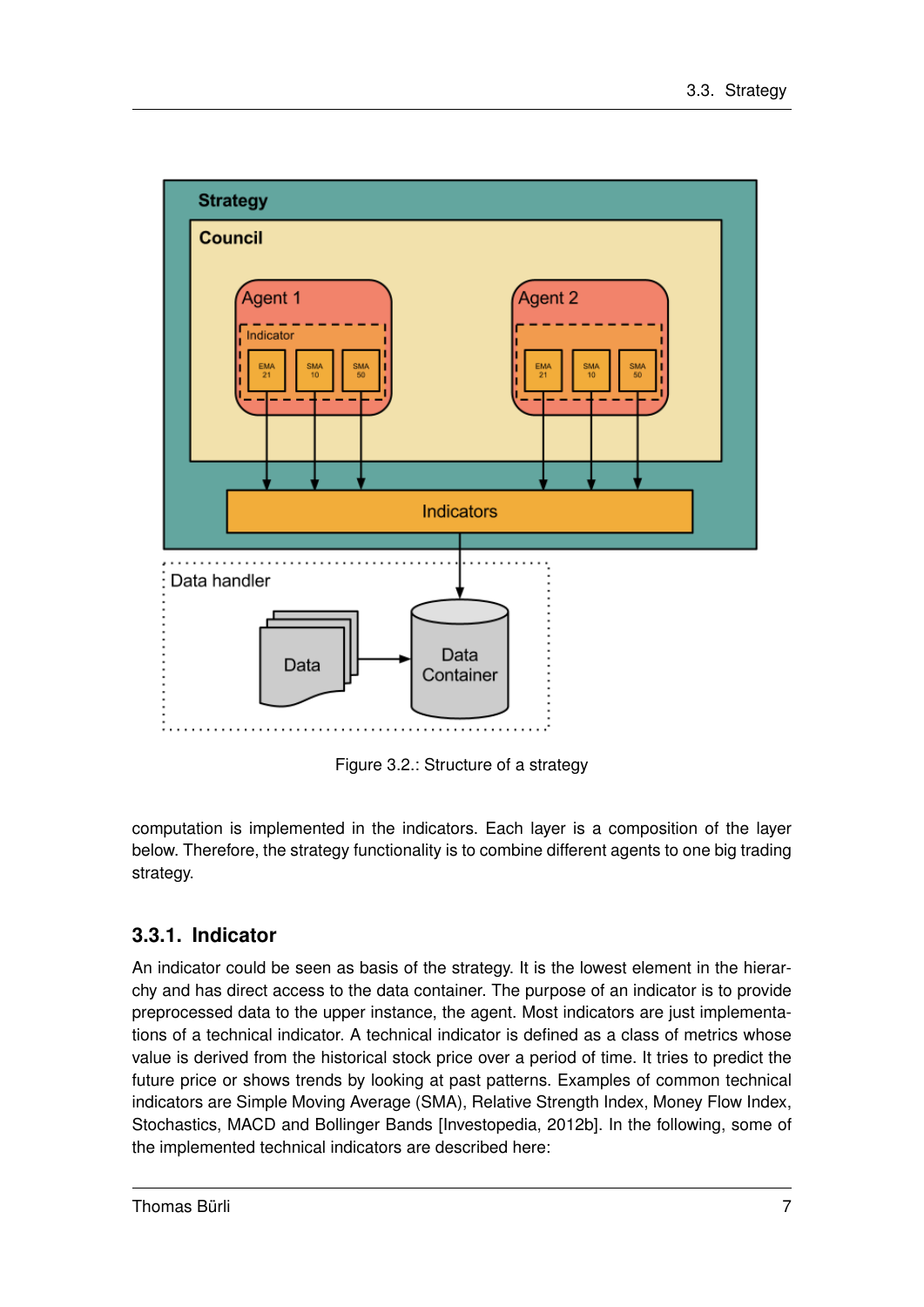**OHLC<sup>6</sup> & Volume** The OHLC & Volume are the daily data we get from the stock market.

**Simple moving average (SMA)** Average of the close price over the last *n* days.

**Chaikin Money Flow Indicator** Measures buying and selling pressure for a given period of time

**Daily Return** Calculates the return over the last *n* days.

The complete description of all indicators can be found in the documentation.

#### **3.3.2. Agents**

An agent is a simple implementation of an algorithm which combines different indicators. Therefore, the agents have access to indicators. The purpose of an agent is to advice the strategy regarding a single heuristic or metric. The advice includes a vote when to buy or sell a stock and how confident it is about its decision. A strategy makes its decision based on the advices it gets from all its agents, analogous to politics where a mayor has his advisers to assist the decision making process.

Different Agents are implemented in the framework and some of them are described in the following:

#### **SMAAgent(***x***)**

The SMAAgent uses the SMA indicator over *x* days (SMA*x*). It checks if the SMA*x* is over or under the close price. Therefore, the crossing point of the SMA*x* and the close is the buy/sell signal. If the close price crosses the SMA*x* from below to above it is a buy signal because it shows an upward trend. The opposite shows a downward trend and is a sell signal. The chosen length *x* of the SMA depends on the analytical objectives. 100 days or more show the long-term trend which is better suited for investment strategies. On the other hand, a short period of 20 days is best suited for short-term trends and trading strategies.

#### **SMADoubleAgent(***x***,***y***)**

The SMADoubleAgent uses two SMA indicators one over *x* days (SMA*x*) and one over *y* days (SMA*y*). The SMA*x* should have a smaller period than the SMA*y* and those *x* < *y*. The functionality is similar to the SMAAgent but it uses the second SMA and not the close price for the crossover comparison. Therefore, the agent promotes a buy if the SMA*x* value exceeds the SMA*y*.

#### **BestAgent(***x***,***y***)**

The BestAgent uses a daily return over *y* days to get the *x* best and *x* worst stocks each day. For the *x* best stocks it recommends a buy and for the *x* worst a sell.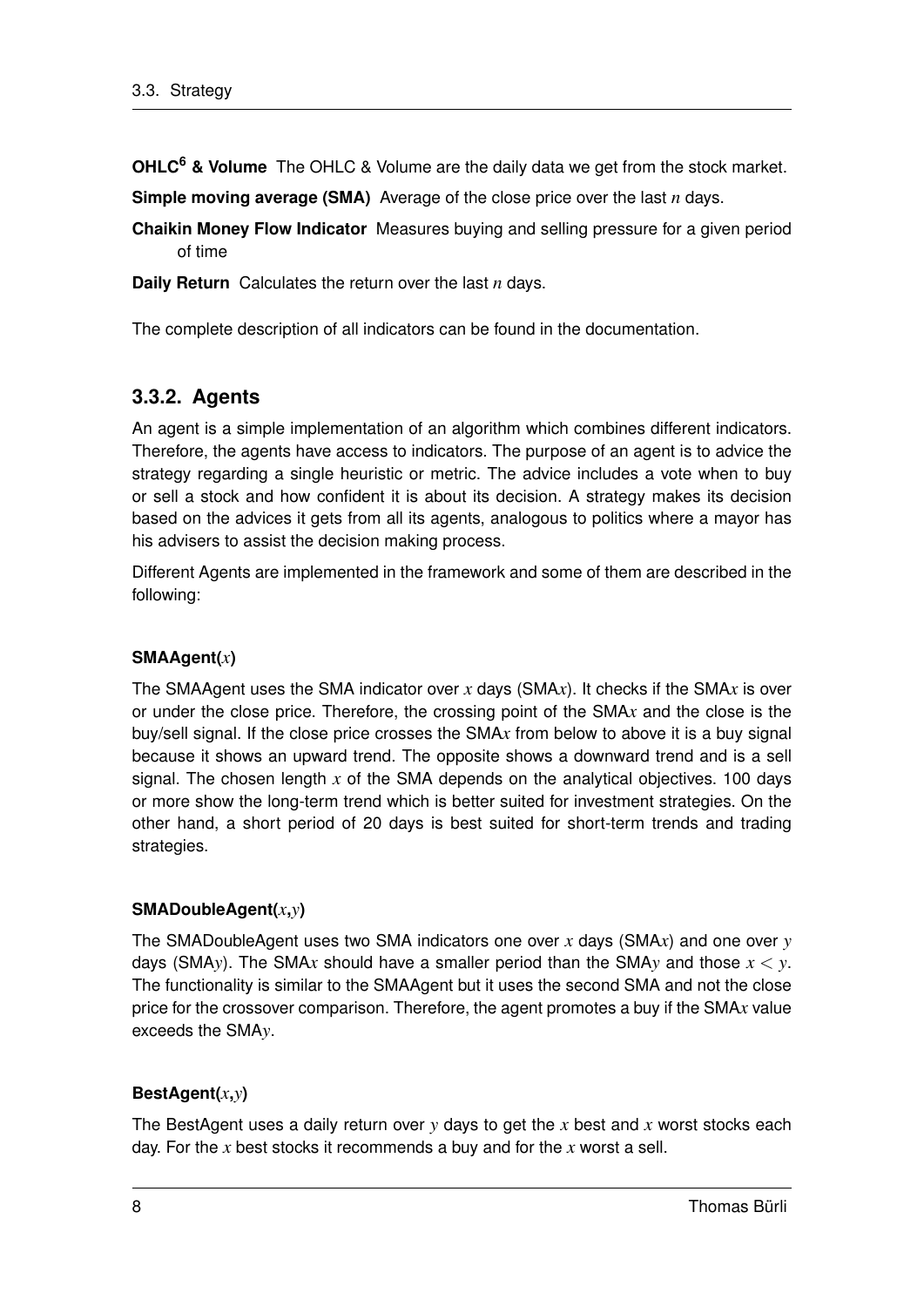### **3.3.3. Council**

To easily provide agents to the strategy a council is introduced. The council takes an order from the strategy which includes a list of agents the strategy it wants to use. The council will then execute this order and construct all those agents. Furthermore, the council provides an access to the agents for the strategy.

### **3.3.4. Example Strategies**

Some simple strategies are implemented which are based on the agents and indicators described previously. In the following, these simple strategies are briefly discussed.

#### **SingleSMA(***x***)**

The 'Single Simple Moving Average' strategy only uses the SMAAgent(*x*). It checks if the SMA*x* goes above or below the close price which gives a buy or sell signal. This strategy represents a common short-term/long-term heuristic which is often used.

#### **Double SMA(***x***,***y***)**

This strategy is called the 'Double Simple Moving Average' and uses the DoubleSMAAgent(*x*,*y*). It is like the SingleSMA strategy but it uses another SMA*y* instead of the close price.

#### **BuyBest(***x***,***y***)**

The BuyBest strategy tries to buy the *x* best stocks according to their return over the last *y* days. Furthermore, it sells each of the worst *x* stocks if they are in the portfolio. For this purpose, the BestAgent $(x,y)$  is used. This strategy was presented in the Economist [Economist, 2011].

#### **Half**

The Half strategy is a example for a combination of different agents. The strategy checks if the majority of the agents vote for a buy or a sell. The council makes it easy to change the agents used.

### **3.4. Graphical User Interface**

The analysis can be run in the console. However, to increase usability, a simple GUI exists. The functions of the GUI is limited. It lets the user choose stocks, strategy and the time range for simulation. The GUI can be seen in Figure 3.3. It was built with  $P\nu GTK^7$  and Glade<sup>8</sup>. For fast prototyping Quickly<sup>9</sup>, a template generator from Ubuntu, was used.

<sup>7</sup>http://www.pygtk.org/

<sup>8</sup>http://glade.gnome.org/

<sup>9</sup>https://wiki.ubuntu.com/Quickly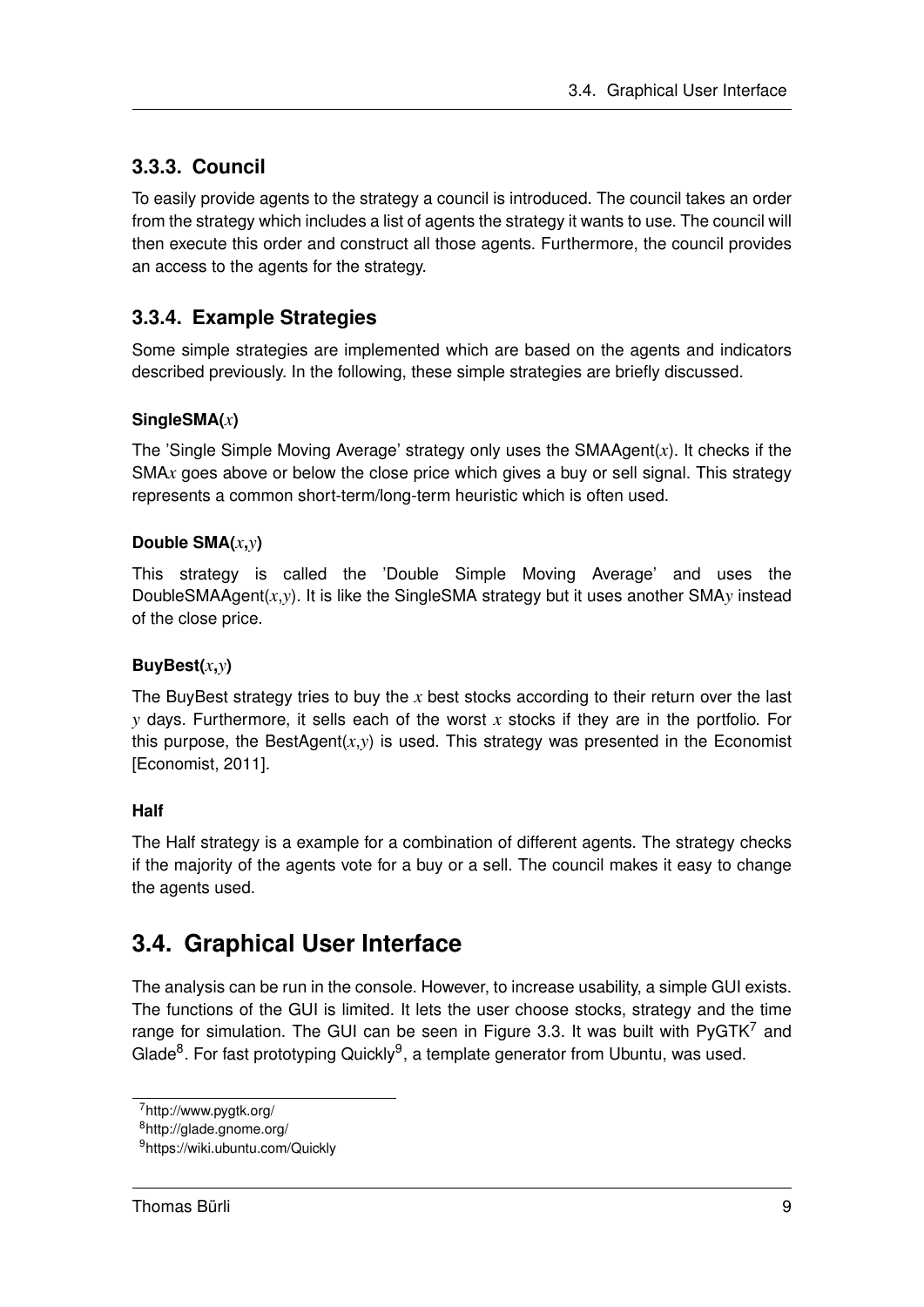| Moneymaker<br>$\bullet$<br>$\times$ |
|-------------------------------------|
|                                     |
| Run                                 |
|                                     |
| Strategy                            |
| SingleSMA                           |
| DoubleSMA                           |
| TripleCrossover                     |
| <b>BuyBest</b>                      |
| HalfStrategy                        |
|                                     |
| <b>Stocks</b>                       |
| A                                   |
| AA                                  |
| <b>AAPL</b>                         |
| ABB                                 |
| <b>ABD</b>                          |
| <b>ABT</b>                          |
| <b>ACAS</b>                         |
| Status: Select Strategy and Stocks  |

|  |  | Figure 3.3.: The GUI of the framework |
|--|--|---------------------------------------|
|  |  |                                       |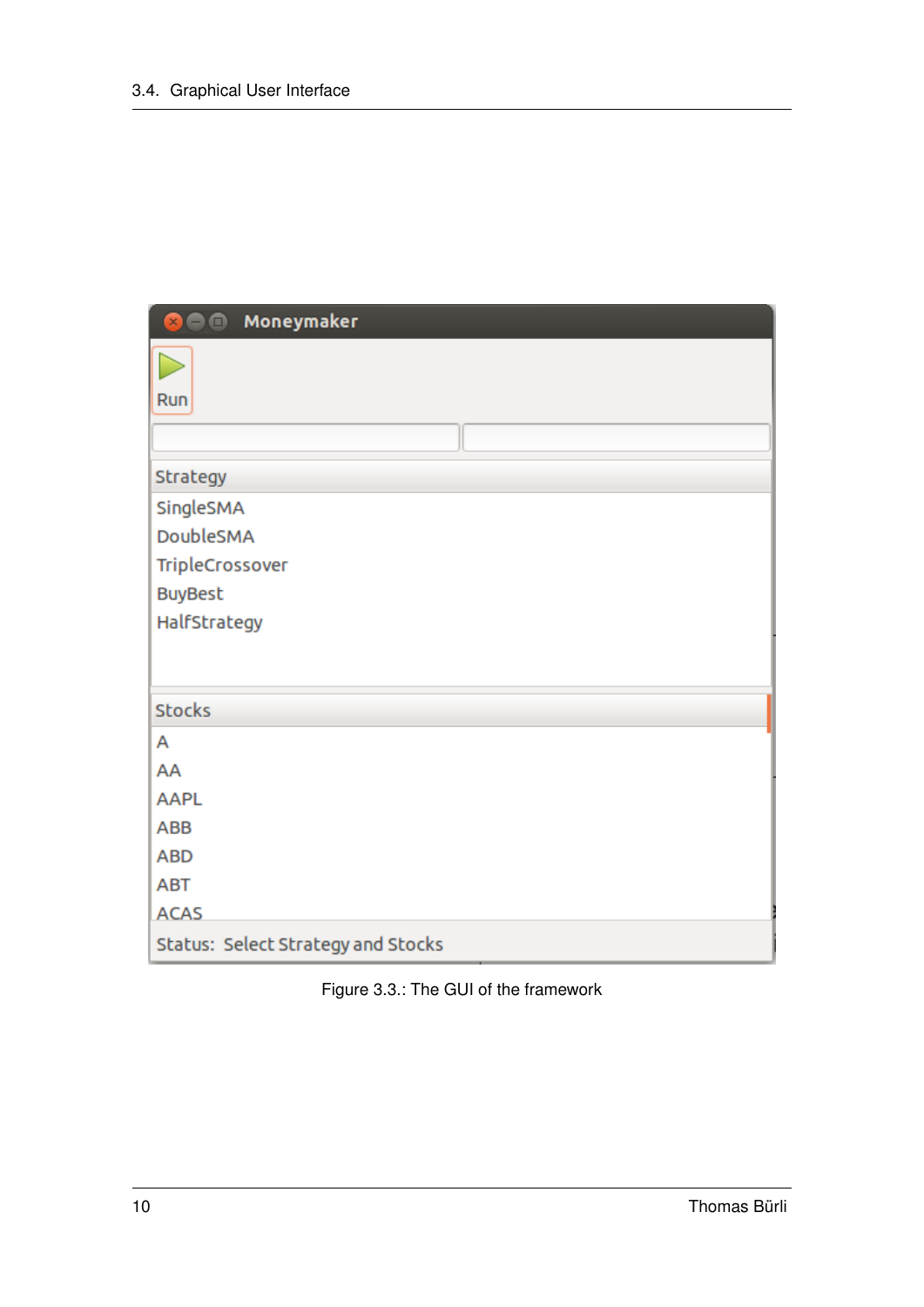# CHAPTER 4

### Analysis and Evaluation

The testing of the strategies is done in two steps. First the strategies are simulated and analysed with different parameter on historical data. The best 12 strategies are chosen (4 from each strategy) and are evaluated with new data to find out how the strategies handle the new condition.

## **4.1. Assumptions**

The following assumptions are made for the analysis and evaluation according to Boyarshinov and Magdon-Ismail [2005]:

- A1 **Frictionless Exchange** No transaction cost for trades.
- A2 **No Market Impact** Trades can be placed without affecting the quoted price.
- A3 **Fractional Market** Arbitrary amounts of stock or bond can be bought or sold at any time.
- A4 **Long Strategies** We assume that we can only hold long positions in stock or bond.

## **4.2. Testing Set**

For testing the strategy, a set of stocks had to be chosen. Because the result strongly depends on the selection of this set, the stocks from the common Standard & Poor 500 (S&P 500) index were used. The S&P 500 is based on the common stock prices of the 500 top publicly traded American companies. The stocks are chosen according their to market size, liquidity, industry grouping and among other factors [Investopedia, 2012a]. Therefore, all stocks which have ever been in the S&P 500 are included in the testing set which gives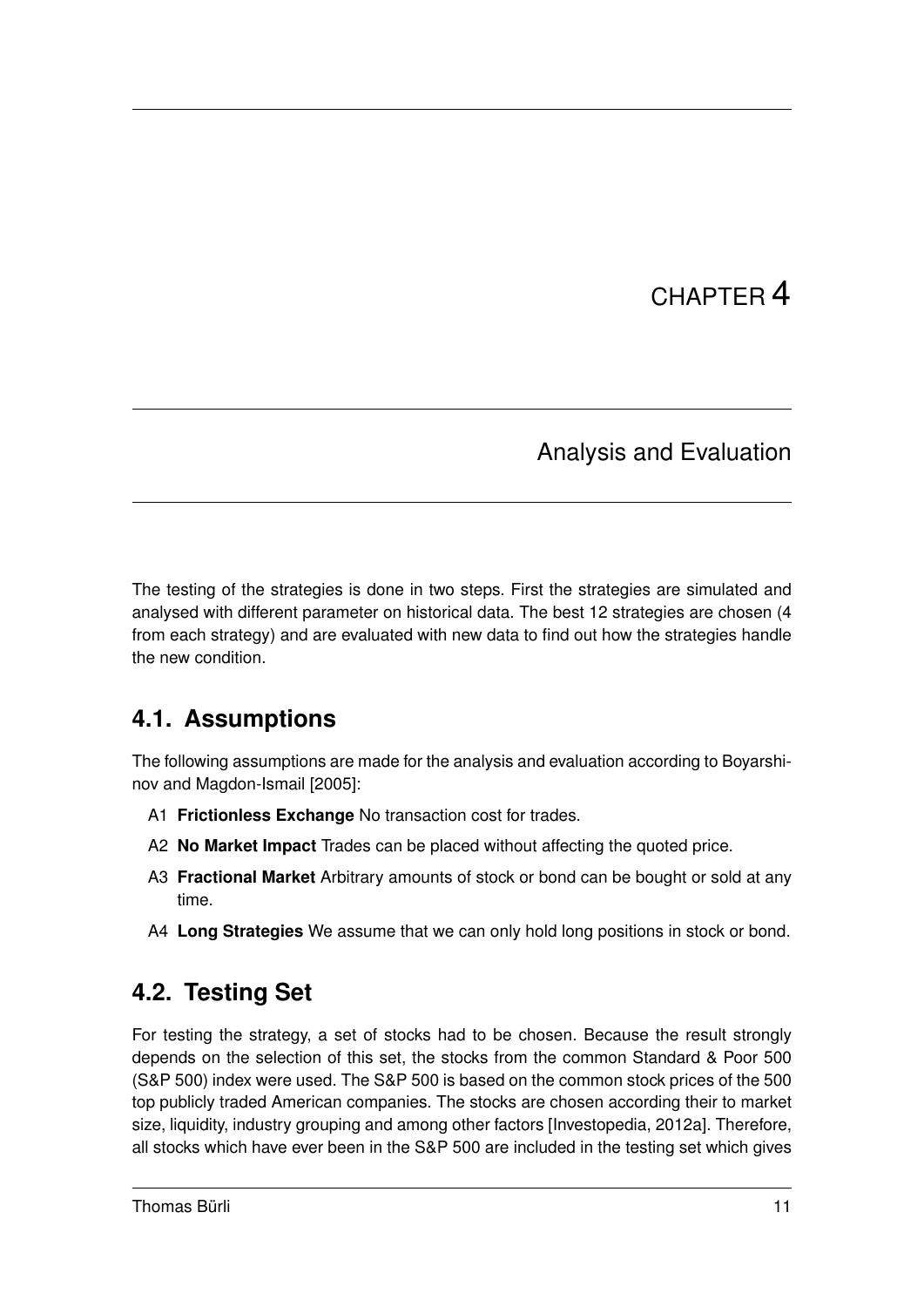

Figure 4.1.: Normal distribution with different skewness [Wikipedia, 2012]

a list of around 900 stocks. The complete list can be found in the appendix A.4.

### **4.3. Measures**

The performance analysis can be categorized into three groups: Mean-variance measures, the profitability measures and the risk measures.

#### **4.3.1. Mean-Variance Measures**

The mean-variance measures are a statical analysis of the returns of assets. It is based on the assumption of the Markowitz's mean-variance model (MVM) which states that the returns follow a normal distribution [Markowitz, 1952]. In consequence, MVM can be used as measures for the performance of strategies. The following moments are used: mean, standard deviation, skewness and kurtosis.

#### **Mean**

The mean is the first raw moment. It shows whether the strategies has made profit or loss in the analysed period. Therefore, a high mean is preferred.

#### **Standard deviation**

The standard deviation, the square root of the variance, is the most common measure of volatility. It shows the uncertainty and the risk of the strategy.

#### **Skewness**

Skewness measures the symmetry, respectively the lack of symmetry of the normal distribution. As it can be seen in Figure 4.1, a strategy with a negative skewness has a high probability of achieving high profits but according to Holton [2003] it has also a higher risk. A positive skewness has a lower risk and also a lower probability of high profit.

#### **Kurtosis**

Kurtosis describes whether the data is peaked or flat relative to a normal distribution. Thus, it measures the "peakedness" of the strategy. A peak strategy have some extremely but unlikely returns. A standard normal distribution has a kurtosis around 3 [Brown, 2011].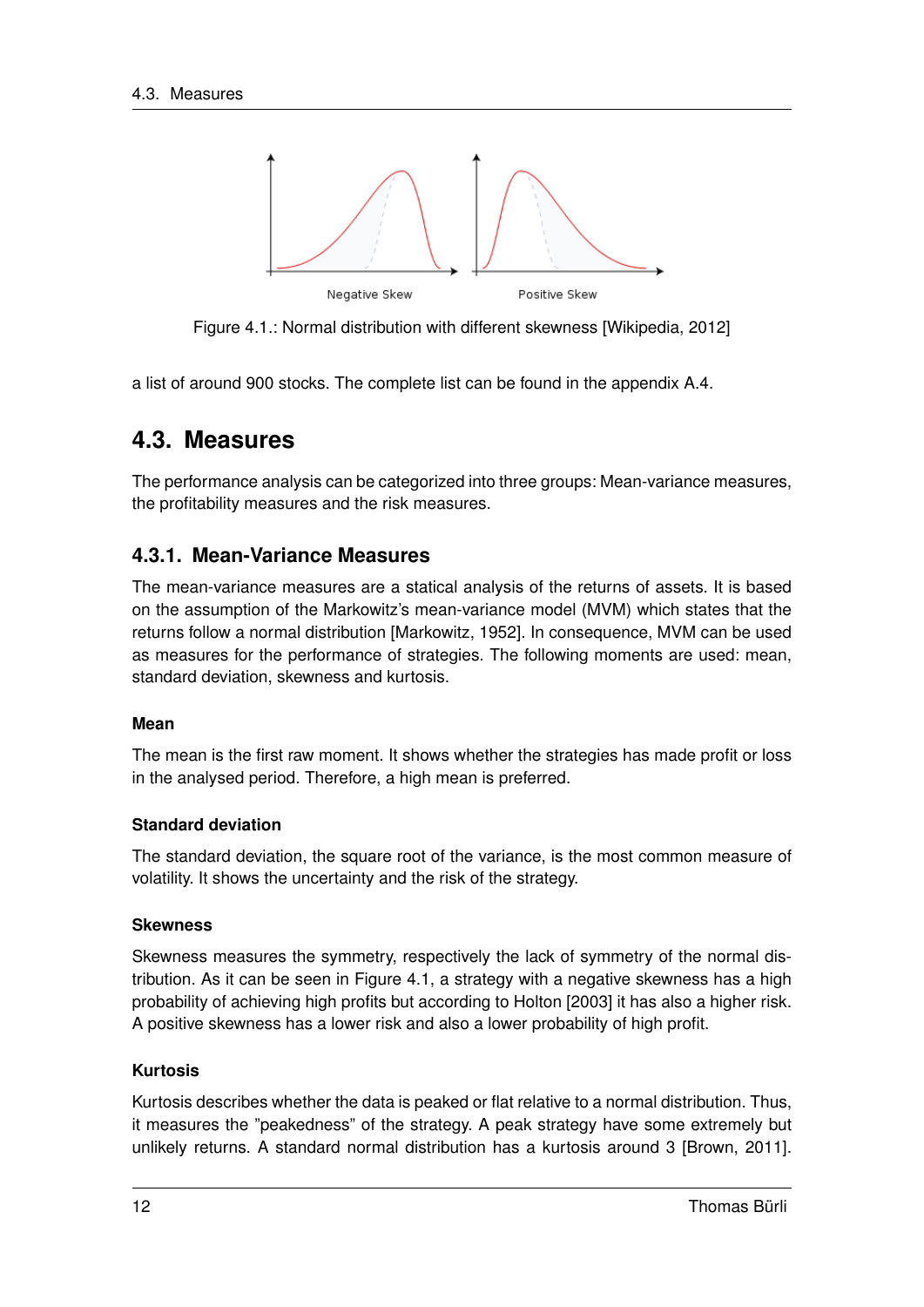Therefore, the higher the kurtosi's coefficient is relative the "normal level", the more likely returns will be either extremely large or extremely small.

#### **4.3.2. Profitability Measures**

The total return, the logarithmic monthly return and the excess return is used for profitability measures. The logarithmic return is calculated with

 $return<sub>log</sub> = ln(*return*)$ 

. The excess return is calculated from the monthly return of the asset and the reference Index (S&P 500).

*excess return* = *asset return*−*index return*

#### **4.3.3. Risk Measures**

As a measurement of the risk, the volatility is used which measures dispersion of returns. A high volatility means that the price of the asset can change dramatically over a short time and therefore the risk is high. The volatility is calculated using a monthly and yearly frequency.

### **4.4. Analysis**

Some of the strategies described in Section 3.3 are analysed over a period of twelve years starting on January 1, 2000 and ending on December 31, 2011. Different parameter are set and the outcome is analysed with previously described the measures. The complete results can be found in the appendix A.3.

#### **4.4.1. SingleSMA(***x***)**

The SingleSMA(*x*) strategy is analysed with different sizes *x*. A look to 'SingleSMA 84' showed a relative high kurtosis of 892 which means it has small number of extreme returns. Figure 4.2 shows the asset of 'SingleSMA 84' and S&P 500 index. A strange behaviour can be found around September 2010 which is responsible for the high kurtosis. The analysis of the underling data revealed that the stock of BNS Holding Inc. (BNSSA) is responsible for this outbreak. According to PRNewswire [2010] they did a reserve stock split which means that the number of stocks decrease and the price of the stocks rise. Therefore, historical data of BNSSA after the stock split (September 3, 2010) were removed and analysis was repeated with the adjusted dataset.

The detailed results of the analysis can be found in the Table A.1 in the appendix. A good strategy should make money. Therefore, those with a negative return can be neglected. Furthermore, a good strategy should also have a low risk. For this reason, the Risk-Return-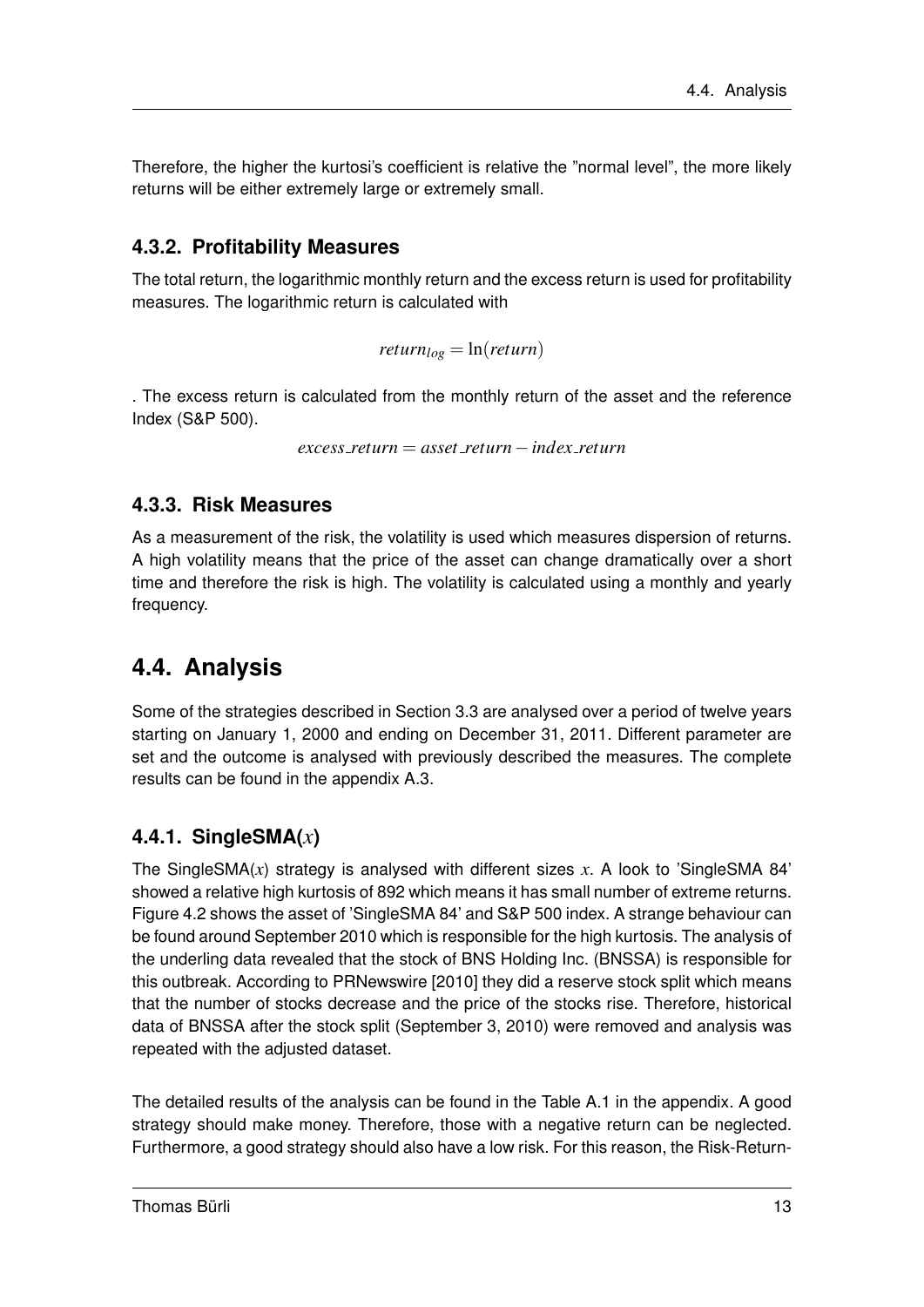

Figure 4.2.: SingleSMA 84: total assets

| name          | return $(\%)$ | $\bar{x}$ (10 <sup>-5</sup> ) | $(10^{-3})$<br>$\sigma$ | skew.    | kur.   | vol. yearly | <b>RRR</b> |
|---------------|---------------|-------------------------------|-------------------------|----------|--------|-------------|------------|
| S&P 500       | $-13.58$      | $-4.836$                      | 13.865                  | $-0.153$ | 7.051  | 0.210       | $-0.309$   |
| SingleSMA 60  | 1.68          | 0.552                         | 9.2                     | $-0.652$ | 4.987  | 0.22        | 0.036      |
| SingleSMA 64  | 8.64          | 2.746                         | 11.698                  | 0.882    | 70.529 | 0.262       | 0.157      |
| SingleSMA 72  | 4.66          | 1.509                         | 8.283                   | $-0.44$  | 3.997  | 0.213       | 0.104      |
| SingleSMA 76  | 36.03         | 10.195                        | 8.784                   | $-0.601$ | 5.284  | 0.182       | 0.94       |
| SingleSMA 78  | 23.37         | 6.959                         | 8.438                   | $-0.599$ | 4.736  | 0.198       | 0.563      |
| SingleSMA 80  | 26.52         | 7.794                         | 10.385                  | 0.308    | 59.554 | 0.198       | 0.639      |
| SingleSMA 84  | 10.06         | 3.176                         | 7.921                   | $-0.512$ | 4.538  | 0.172       | 0.279      |
| SingleSMA 100 | 8.49          | 2.69                          | 8.99                    | $-0.515$ | 6.556  | 0.214       | 0.189      |

Table 4.1.: The best SingleSMA strategies

Ratio (RRR) is the risk relative to the return and is defined as follows:

$$
RRR = \frac{1 - \frac{return_{max} - return}{return_{max}}}{1 - \frac{risk_{min} - risk}{risk_{min}}}
$$

. The yearly volatility is chosen for the risk. The optimal strategy would have a RRR of 1 which means it has the maximal return and also the minimal risk of all strategies. In addition, the skewness and kurtosis are considered as well. 'SingleSMA 64' and 'SingleSMA 80' have a high kurtosis in comparison to the others and thus, they have a small numbers of extreme returns. For evaluation, the strategy with the parameters 76,78,80 and 84 are chosen to represent the best SingleSMA strategies.

#### **4.4.2. DoubleSMA(***x***,***y***)**

The DoubleSMA(x,y) strategy has two parameters one for each SMA. The parameters for the analysis are chosen based on experiences. All result can be found in the Table A.2 in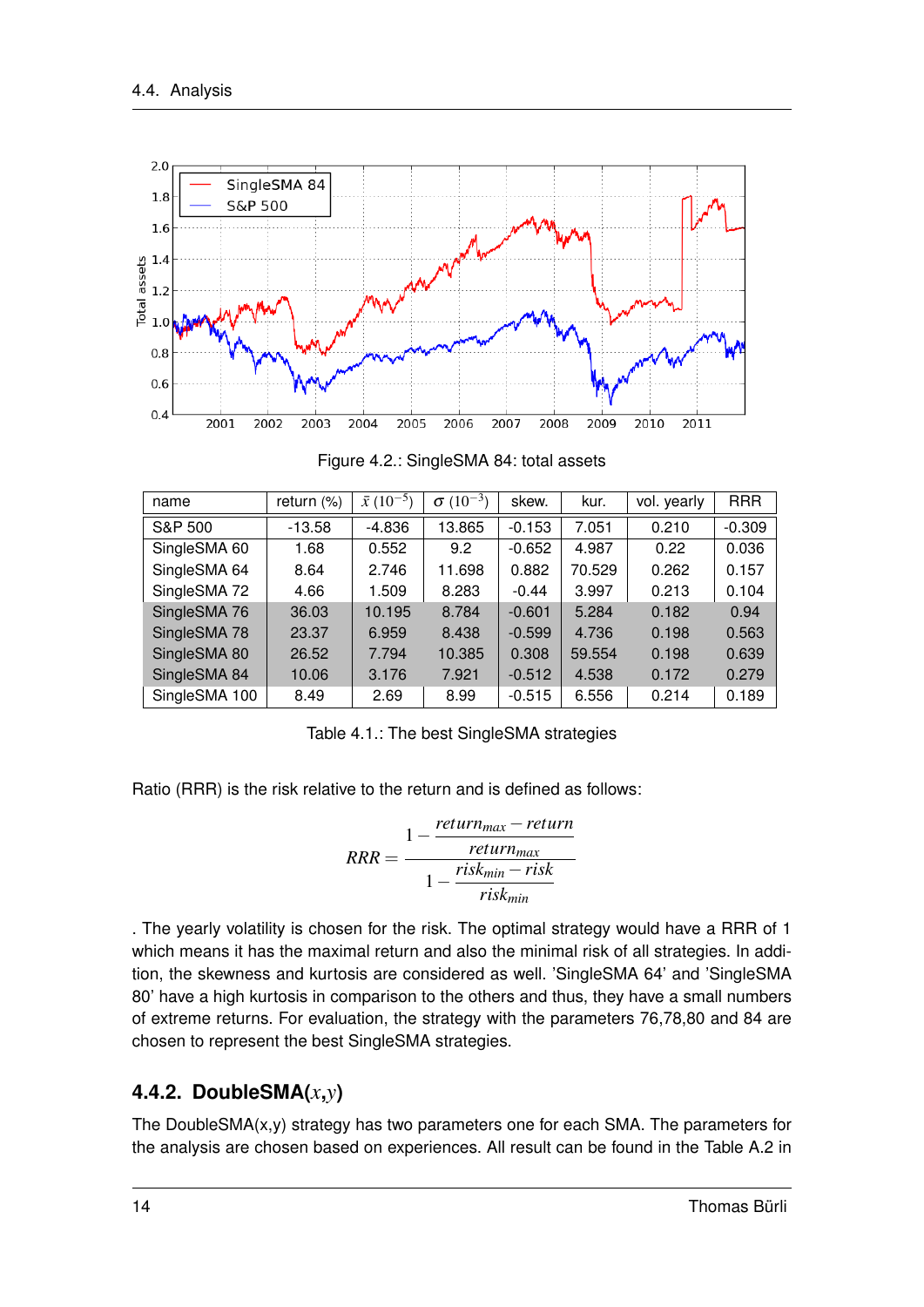| name             | return $(\%)$ | $\bar{x}$ (10 <sup>-5</sup> ) | $\sigma(10^{-3})$ | skew.    | kur.   | vol. yearly | <b>RRR</b> |
|------------------|---------------|-------------------------------|-------------------|----------|--------|-------------|------------|
| S&P 500          | $-13.58$      | $-4.836$                      | 13.865            | $-0.153$ | 7.051  | 0.210       | $-0.02$    |
| DoubleSMA 5/100  | 271.25        | 43.463                        | 14.915            | 0.091    | 8.98   | 0.194       | 0.427      |
| DoubleSMA 10/100 | 251.02        | 41.606                        | 13.374            | $-0.433$ | 6.639  | 0.243       | 0.316      |
| DoubleSMA 20/100 | 133.03        | 28.032                        | 10.779            | 0.033    | 11.076 | 0.145       | 0.28       |
| DoubleSMA 21/100 | 225.93        | 39.149                        | 12.66             | $-0.824$ | 12.765 | 0.218       | 0.317      |
| DoubleSMA 21/200 | 294.4         | 45.467                        | 18.349            | $-0.469$ | 10.187 | 0.236       | 0.381      |
| DoubleSMA 25/100 | 309.38        | 46.702                        | 13.321            | 0.439    | 9.266  | 0.24        | 0.394      |
| DoubleSMA 20/250 | 396.16        | 53.073                        | 18.531            | 1.029    | 16.508 | 0.334       | 0.362      |
| DoubleSMA 25/300 | 255.31        | 42,008                        | 15.14             | $-0.291$ | 5.798  | 0.154       | 0.506      |

the appendix. Most DoubleSMA strategies outperform the S&P 500 index in view of return. The best eight strategies according to their Risk-Return-Ratio, are listed in Table 4.2.

Table 4.2.: The best DoubleSMA strategies

In Figure 4.3 the assets of the 'DoubleSMA 20/250' strategy and the normed S&P 500 index are shown. In 2008, the value of asset and the index dropped maximally. This can be explained by the finance crisis. For a better comparison of the strategy with the S&P 500 index, the monthly return and excess return are considered and can been seen in Figure 4.4.



Figure 4.3.: Asset from DoubleSMA 20/250

The following DoubleSMA strategies are selected for further evaluation: 'DoubleSMA 25/300', 'DoubleSMA 5/100', 'DoubleSMA 25/100' and 'DoubleSMA 21/200'.

#### **4.4.3. BuyBest**

The BuyBest strategies has also two parameters. The first denotes the number of shares and the second represent the number of days. Table 4.3 shows the eight best BuyBest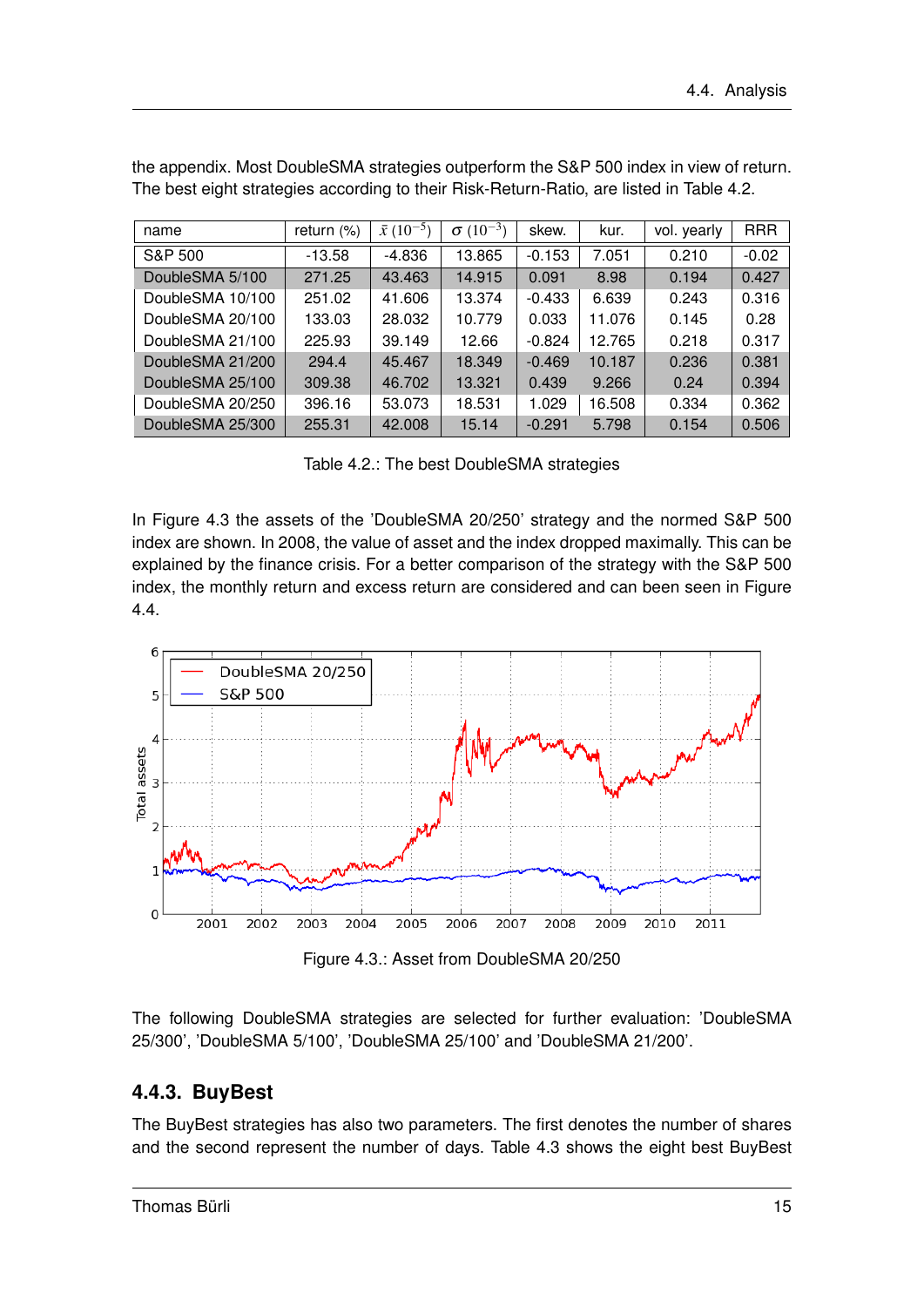

Figure 4.4.: Monthly log and excess return from DoubleSMA 20/250

strategies. The complete table can be found in the appendix (Table A.3). In comparison to the other strategies, the BuyBest outperforms the SingleSMA(x) in terms of return and risk, but it is on the same performance level as DoubleSMA(*x*,*y*) strategies. The best four BuyBest strategies are 'BuyBest 5/90', 'BuyBest 20/30', 'BuyBest 25/30' and 'BuyBest 30/30'.

| name          | return (%) | $\bar{x}$ (10 <sup>-5</sup> ) | $\sigma(10^{-3})$ | skew.    | kur.  | vol. yearly | <b>RRR</b> |
|---------------|------------|-------------------------------|-------------------|----------|-------|-------------|------------|
| S&P 500       | $-13.58$   | $-4.836$                      | 13.865            | $-0.153$ | 7.051 | 0.210       | $-0.030$   |
| BuyBest 5/60  | 286.92     | 44.833                        | 26.265            | 0.403    | 6.645 | 0.463       | 0.288      |
| BuyBest 5/90  | 488.25     | 58.714                        | 26.331            | $-0.009$ | 4.541 | 0.348       | 0.652      |
| BuyBest 10/90 | 225.44     | 39.099                        | 24.214            | $-0.069$ | 4.188 | 0.371       | 0.283      |
| BuyBest 10/60 | 252.64     | 41.759                        | 21.533            | $-0.277$ | 4.202 | 0.347       | 0.338      |
| BuyBest 15/30 | 207.89     | 37.263                        | 16.489            | $-0.506$ | 5.959 | 0.254       | 0.381      |
| BuyBest 20/30 | 228.92     | 39.451                        | 16.419            | $-0.469$ | 5.534 | 0.249       | 0.427      |
| BuyBest 25/30 | 229.44     | 39.504                        | 15.766            | $-0.403$ | 5.741 | 0.227       | 0.470      |
| BuyBest 30/30 | 224.23     | 38.975                        | 15.485            | $-0.37$  | 5.412 | 0.227       | 0.459      |

Table 4.3.: The best BuyBest strategies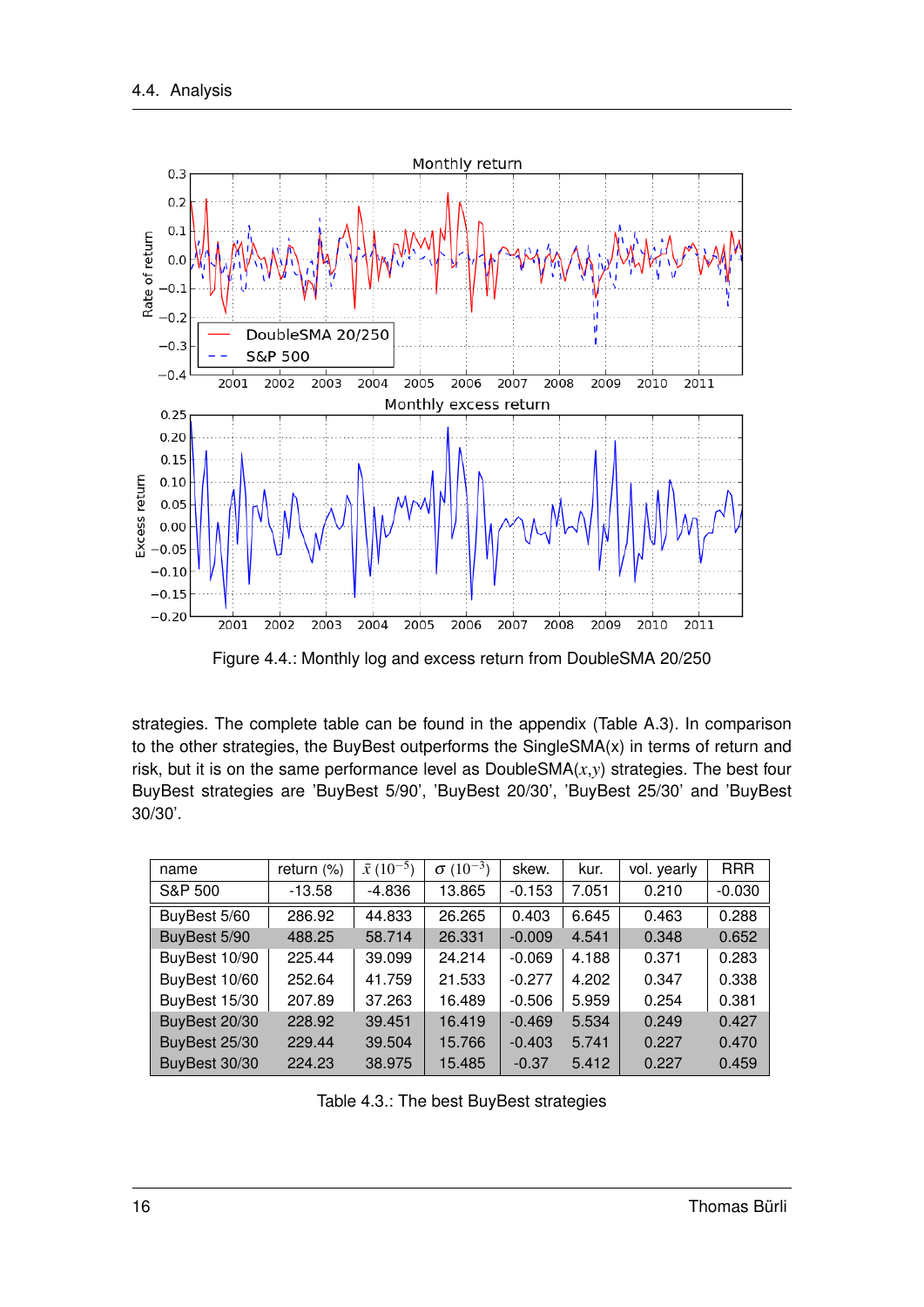## **4.5. Evaluation**

The strategies found in Section 4.4 are now evaluated to see if they can be applied to new data and how well they perform. The period is set to half a year, starting January 1, 2012 and ending June 1, 2012.

The Table 4.4 shows the total return of the strategies. Therefore, if the best strategy had been chosen, a profit of 11 % would have been made. The complete statistics can be found in Table A.4 in the appendix. The measurements are the same as in Section 4.4 exception of the volatility which is measured in a weekly and monthly frequency.

| name             | return $(\%)$ | <b>RRR</b> | name             | return $(\%)$ | <b>RRR</b> |
|------------------|---------------|------------|------------------|---------------|------------|
| S&P 500          | 0.077         | 0.007      | S&P 500          | 0.077         | 0.007      |
| SingleSMA 84     | 11.01         | 0.444      | BuyBest 5/90     | 8.33          | 0.148      |
| SingleSMA 80     | 9.93          | 0.442      | DoubleSMA 25/100 | 0.65          | 0.046      |
| SingleSMA 78     | 10.52         | 0.425      | BuyBest 20/30    | $-4.64$       | $-0.161$   |
| SingleSMA 76     | 8.49          | 0.336      | BuyBest 30/30    | $-4.2$        | $-0.166$   |
| DoubleSMA 21/200 | 7.18          | 0.295      | BuyBest 25/30    | $-5.14$       | $-0.193$   |
| DoubleSMA 5/100  | 6.15          | 0.235      | DoubleSMA 25/300 | $-7.67$       | $-0.539$   |

Table 4.4.: Total returns from 2012-01-01 until 2012-06-01

BuyBest strategies did not perform as well as before. On the other side, all SingleSMA strategies had gained money. The strategy with the biggest return of 11.02% and Risk-Return-Ratio (RRR) of 0.444 is 'SingleSMA 84'. Figure 4.5 shows the weekly logarithmic return and the excess return of this strategy. The risk the strategy takes can been seen in the plot of the weekly return. Strategy 'SingleSMA84' has extreme returns in both directions (negative and positive). On the other side, the S&P 500 has a flatter curve which means it has less extreme values.

Most strategies outperform the S&P 500 index in rate of return but they have a higher risk (volatility) than the index. However, the 'SingleSMA 84' has roughly 63 times bigger RRR than the S&P 500 which means for every "unit of risk", one gets 63 "units of return". Hence, it is worth to take the additional risk of the 'SingleSMA 84' strategy with respect to its return.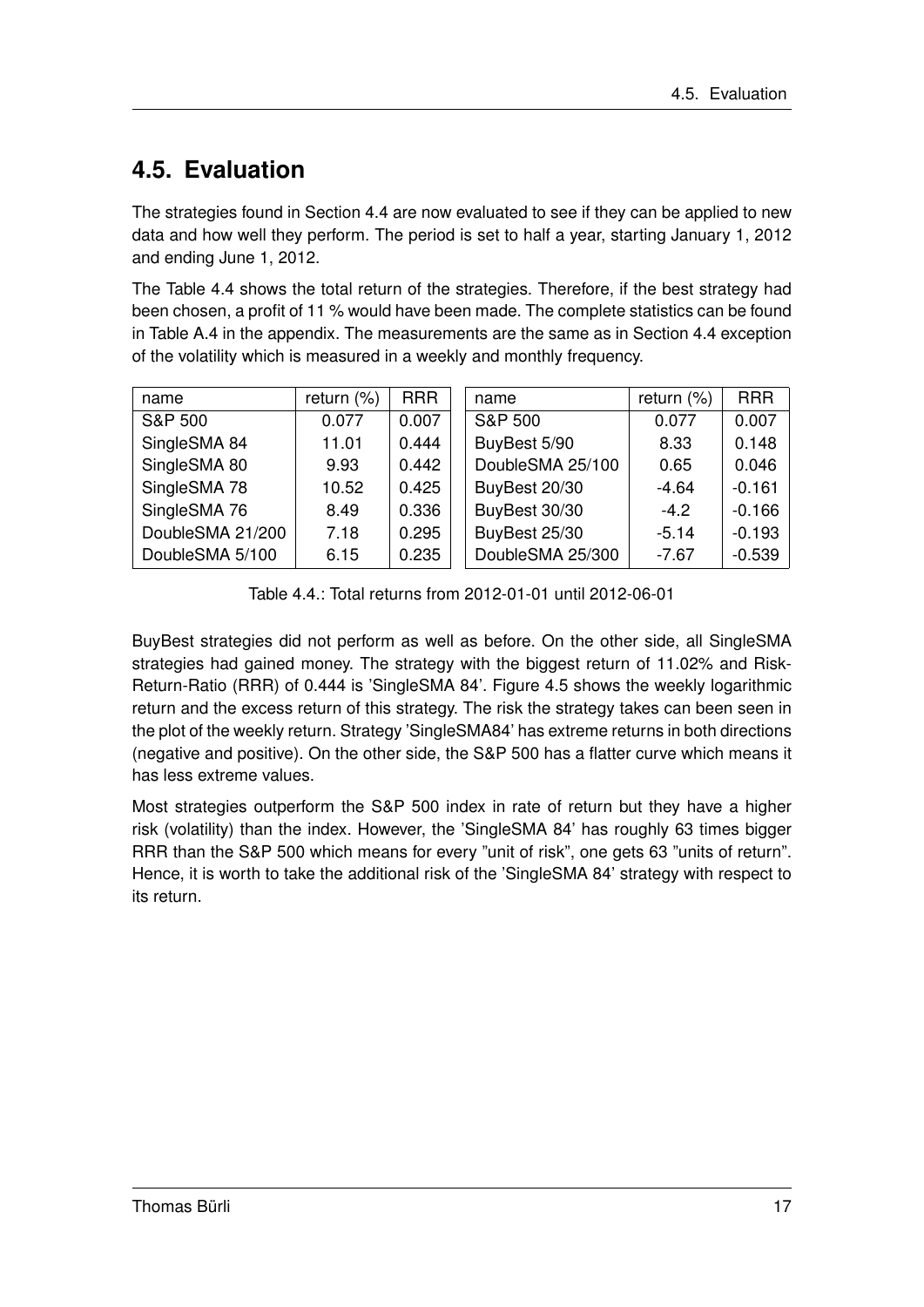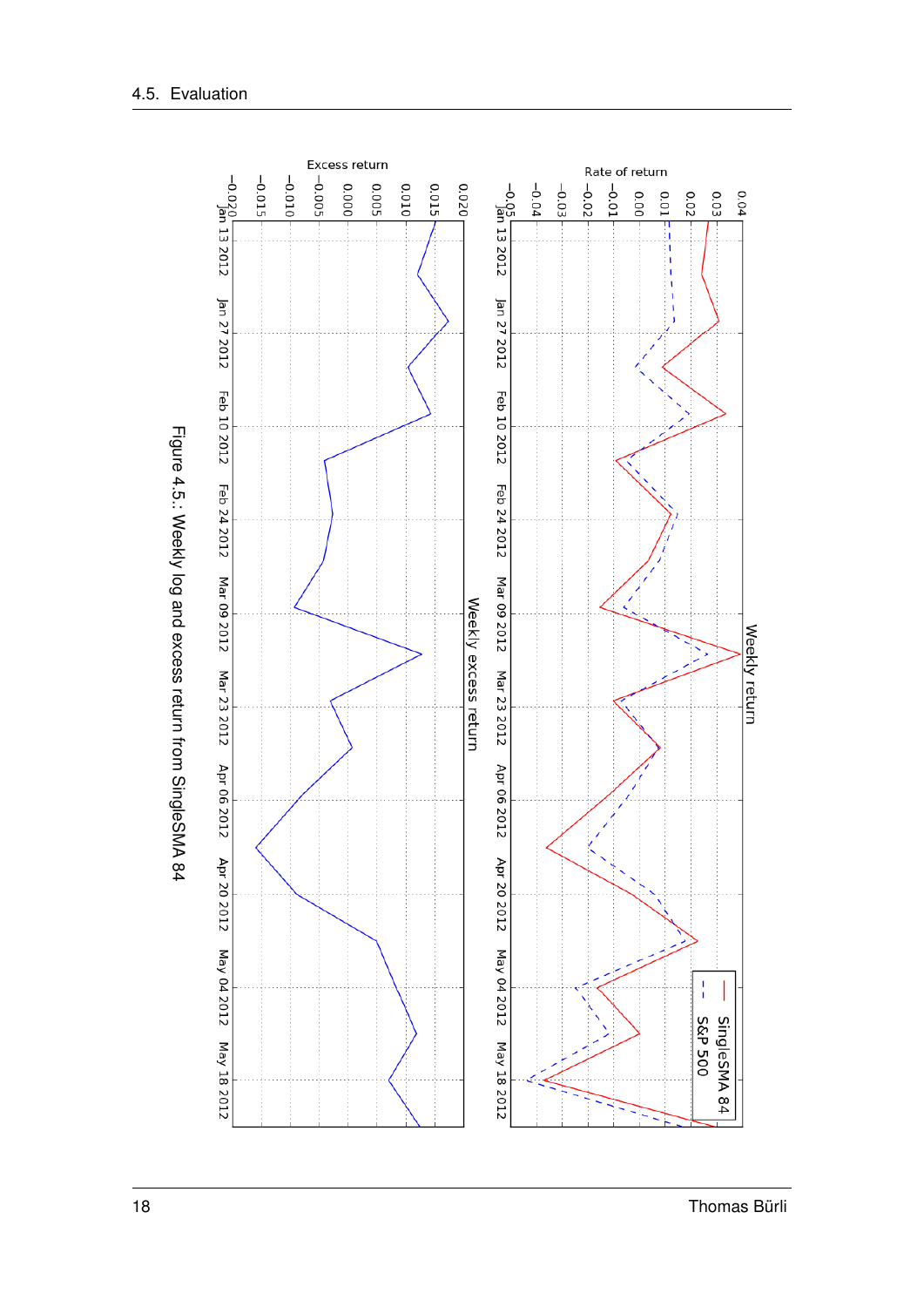# CHAPTER 5

### Conclusion

This thesis addressed two objectives. Firstly, a framework which allows to define, test and analyse a trading strategy has been developed. This framework is easily adaptable to new constraints. The second goal was to find simple strategies and test these with historical data. The analysis shows that these strategies can outperform the S&P 500 and are adaptable to new data. The evaluation showed the higher the return, the higher the risk. The challenge is to find a strategy with a high rate of return and a low risk.

## **5.1. Outlook**

The functionality provided by the framework is useful and allow fast evaluation results of strategies, However, some shortcomings have to be addressed in the near future.

At the moment, the framework can only handle long position. An implementation of shortsell should be consider which would allow to gain profit from falling prices. This would expand the possibility to gain money and create new opportunities for strategies. In the world of trading, large data sets have to be handled and analysed to find patterns and correlations. Data mining, including neural networks, cluster analysis and genetic algorithms, would be a good start to handle this kind of problems. Machine learning algorithms can be used to find new strategies. This could be done on different levels of the framework (indicators, agents or strategies).

Beside the strategies, it is also important to have good measurements for the performance analysis. At the moment, a basic measurement based on the Markowitz model (MVM) is implemented. The standard deviation is not an ideal risk measure since it penalises profits as well as losses. Therefore, it should be considered a different approach/models to measure the performance and the risk of a portfolio/strategy.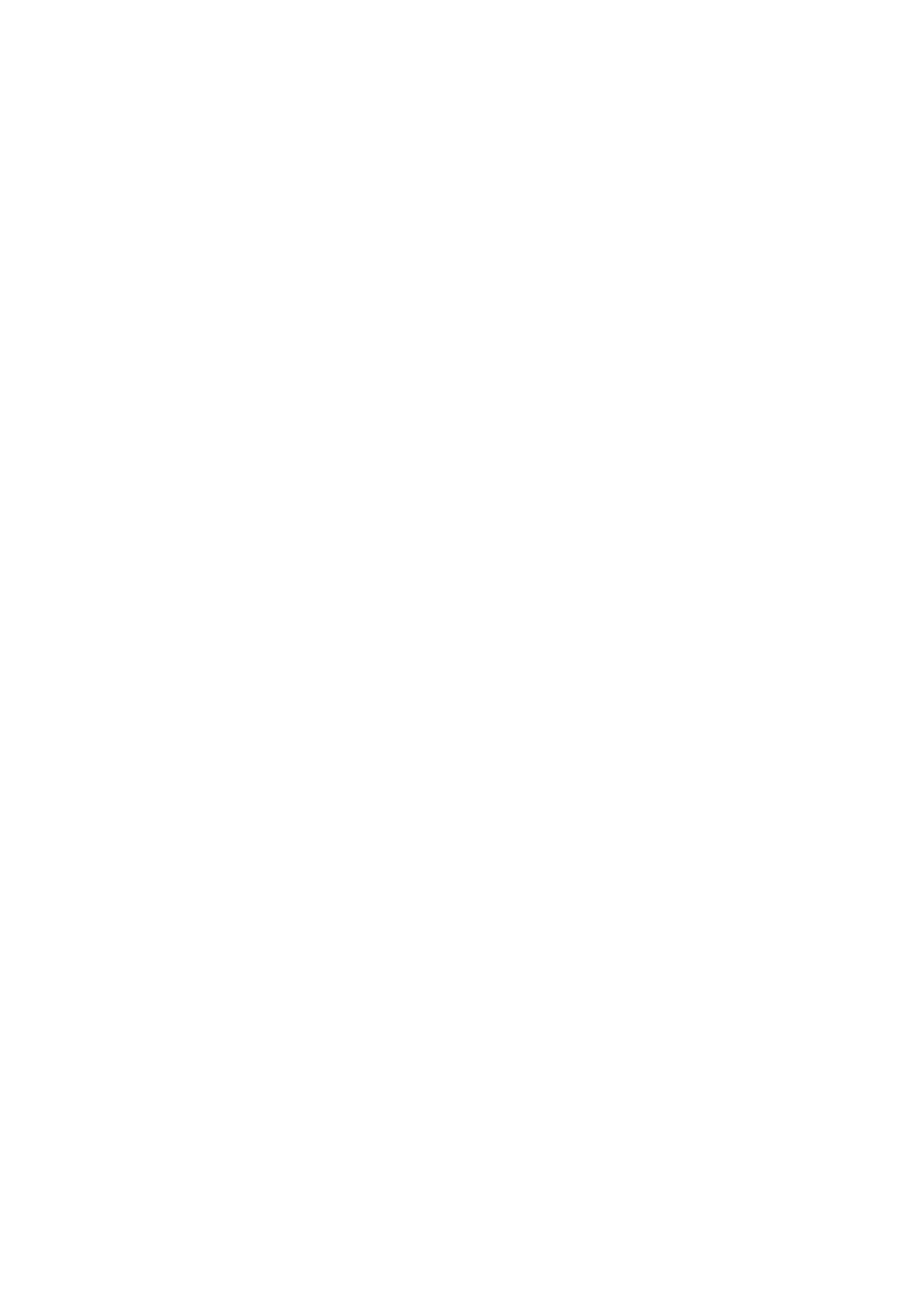## APPENDIX A

### Appendix

### **A.1. Installation**

This is a short description how to install MoneyMaker on a Ubuntu 12.04.

#### **A.1.1. Packages**

Following packages are needed to run MoneyMaker: python, python-numpy, python-scipy, python-matplotlib and python-datautile  $>= 1.5$ .

They can be installed using the package-manager.

```
$ sudo apt-get install python python-numpy python-scipy
 python-matplotlib python-datautile
```
Additionally, easy\_install, a python package manager, should be installed. It can be found in the 'python-setuptools' package.

\$ sudo apt-get install python-setuptools

Easy install helps to install packages which could not be found in the Ubuntu repositories. The following command will install pytz and pandas.

```
$ easy_install pytz
$ easy_install pandas
```
All needed packages for running the program are now installed but for ease of use Ipython is recommended.

```
$ sudo apt-get install ipython
```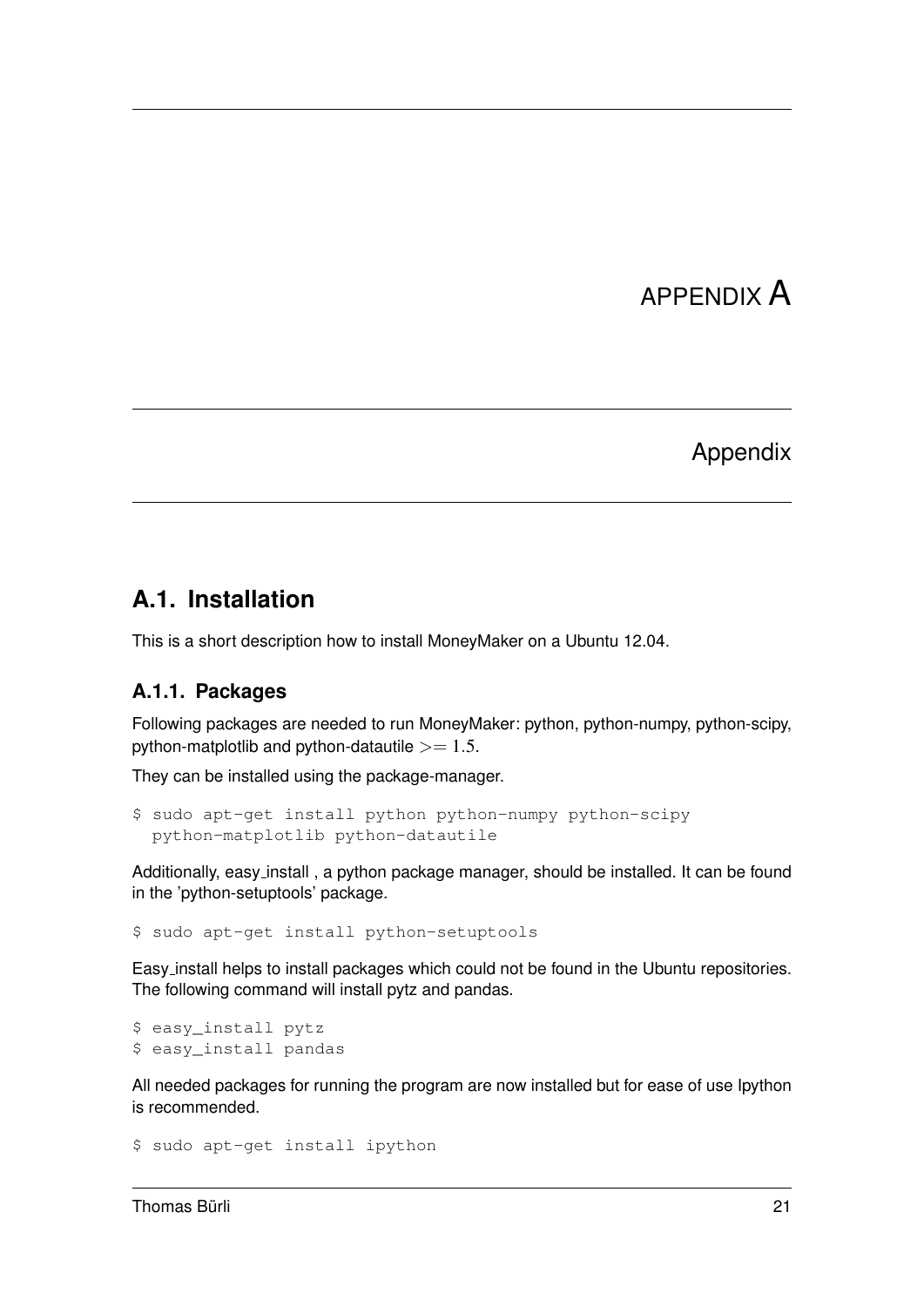## **A.2. How to Use**

There are two easy way to run the program, with the GUI and with Ipython. Make sure a internet connection is available.

### **A.2.1. GUI**

The GUI can be installed from Ubuntu package provided. After installation the stock data should be copied to */usr/share/moneymaker/stocks/*. The GUI can now be started with the following command:

```
$ moneymaker
```
If the Ubuntu packages is installed, it can also be started in Ipython console:

```
In [1]: import moneymaker
In [2]: moneymaker.main()
```
### **A.2.2. Ipython**

In the source folder the program can be started with the following commands:

```
$ ipython run.py -i
```
Now their are lot of different option which can be set. Here, is a demonstration of possible setup:

```
In [1]: analysis = run("SingleSMA", ["BHI", "JNJ"],
"2012-01-1","2012-06-01")
In [2]: analysis.plot_asset()
In [3]: analysis.plot excess()
In [4]: plt.show()
```
This will run the default SingleSMA strategy from January 1, 2012 until June 1, 2012 with the stocks JNJ and BHI. It also plots the asset return and the excess return.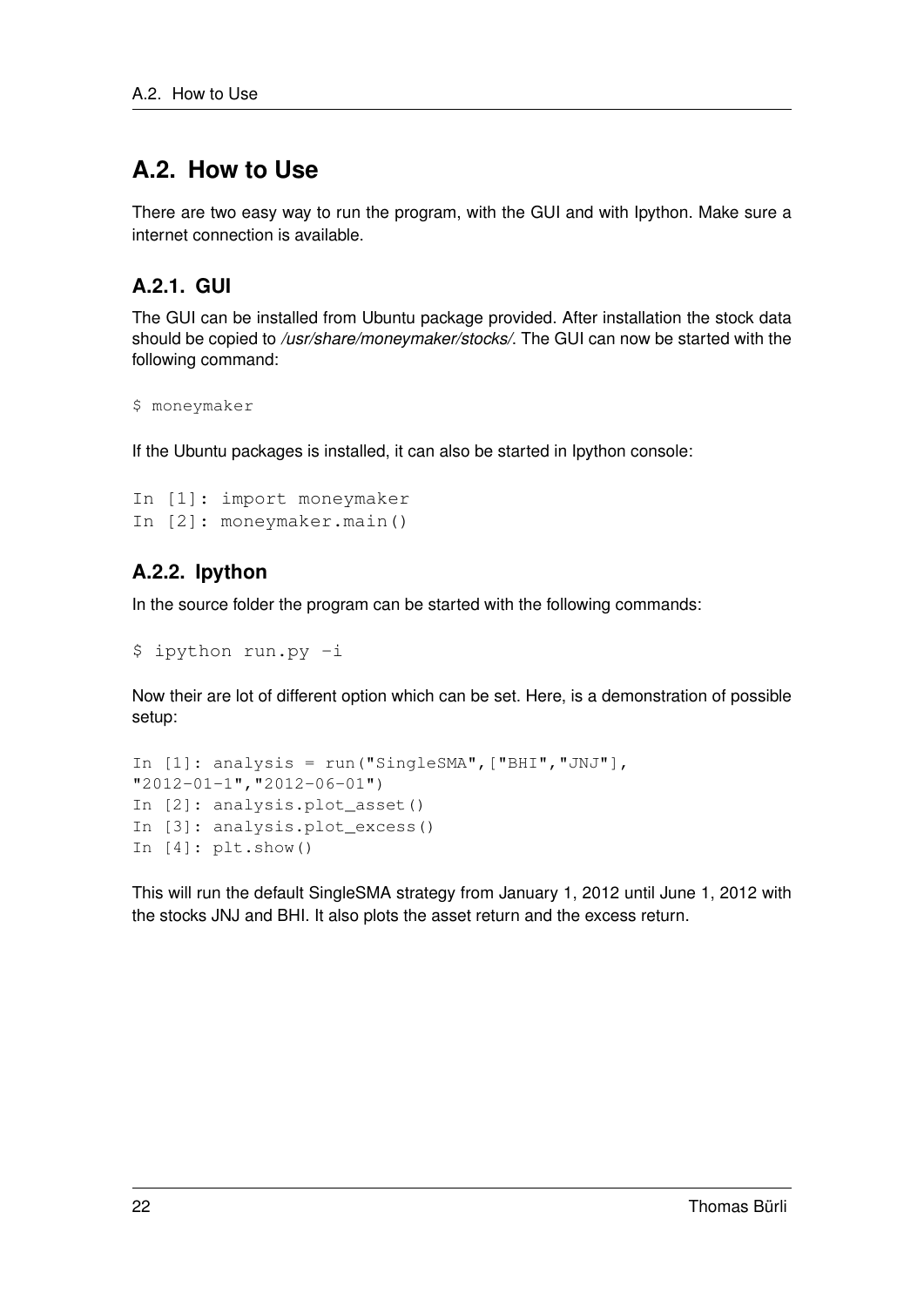## A.3. Statistics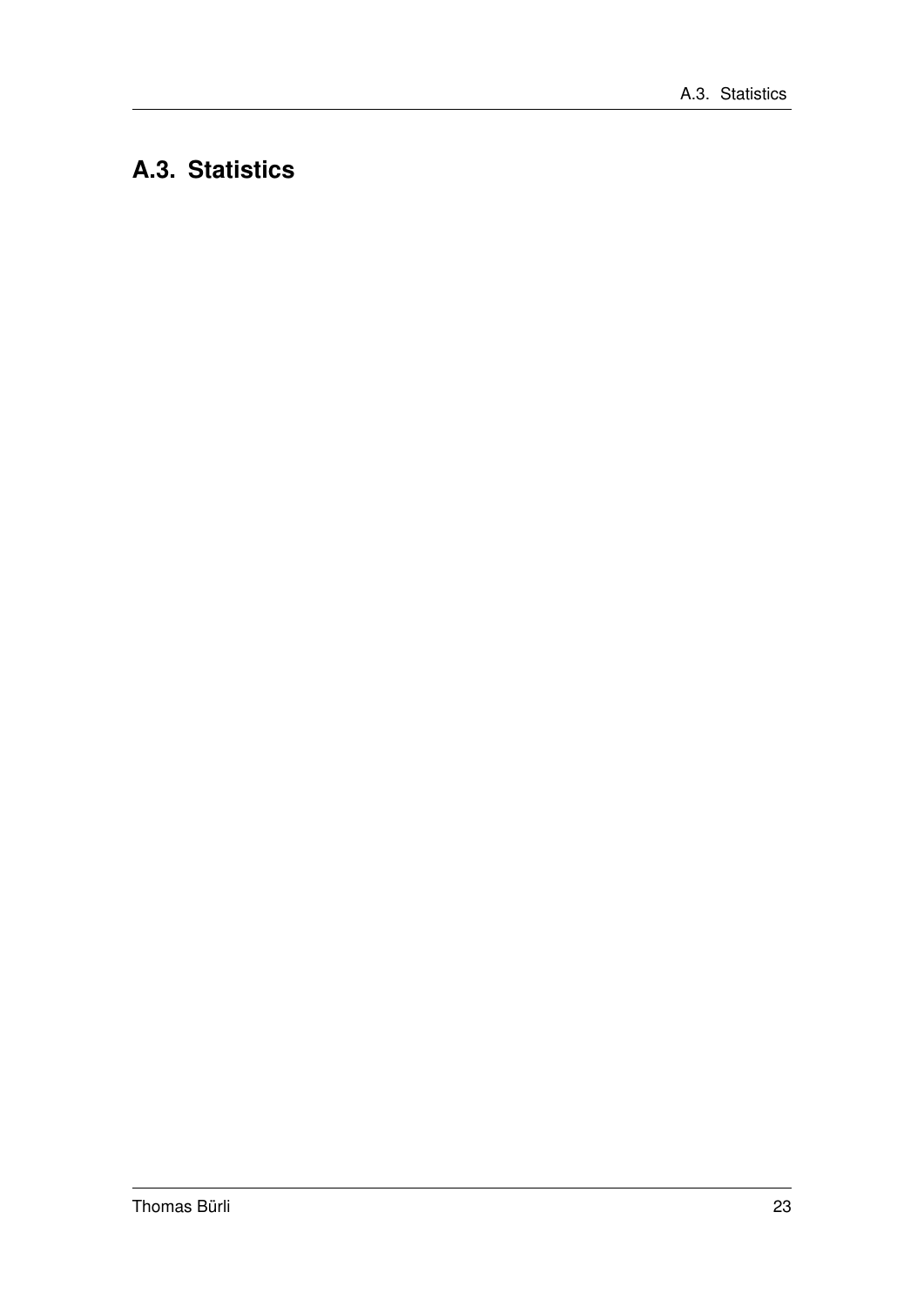| $\overline{\phantom{a}}$     |
|------------------------------|
|                              |
|                              |
|                              |
|                              |
|                              |
|                              |
|                              |
|                              |
|                              |
|                              |
|                              |
|                              |
|                              |
|                              |
|                              |
| <b>&gt;</b> >>-sip >+        |
|                              |
|                              |
|                              |
|                              |
|                              |
|                              |
|                              |
|                              |
|                              |
|                              |
|                              |
|                              |
|                              |
|                              |
|                              |
|                              |
|                              |
|                              |
|                              |
|                              |
|                              |
|                              |
|                              |
|                              |
|                              |
| <b>PARA DT</b>               |
|                              |
|                              |
|                              |
|                              |
|                              |
|                              |
|                              |
|                              |
|                              |
|                              |
|                              |
|                              |
|                              |
|                              |
|                              |
|                              |
|                              |
|                              |
|                              |
|                              |
|                              |
| .<br>נ<br>ג<br>$\frac{1}{2}$ |
|                              |
|                              |
|                              |
|                              |

| name                     | eturn (%)           | mean $(10^{-5})$   | var. $(10^{-5})$ | std. $(10^{-3})$ | skew.    | kur.   | vol. monthly   | vol. yearly | <b>HRR</b> |
|--------------------------|---------------------|--------------------|------------------|------------------|----------|--------|----------------|-------------|------------|
| S&P 500                  | $-13.58$            | 4.836              | 19.223           | 13.865           | $-0.153$ | 7.051  | 750.0          | 01210       | 0.309      |
| <b>SingleSMA</b><br>4    | $-17.12$            | -6.22              | 8.706            | 9.33             | $-0.15$  | 4.135  | 0.055          | 0.24        | $-0.341$   |
| SingleSMA8               | -27.89              | -10.837            | 8.344            | 9.135            | $-2.421$ | 34.524 | 0.054          | 0.233       | -0.571     |
| SingleSMA <sub>12</sub>  | $-17.75$            | $-6.473$           | 7.428            | 8.619            | -0.613   | 5.983  | 740.0          | 0.18        | $-0.471$   |
| SingleSMA 16             | -23.93              | -9.064             | 8.667            | 8309             | -2.59    | 49.922 | 0.053          |             |            |
| SingleSMA 20             | -32.54              | $-13.045$          | 8.514            | 222              | 2.002    | 27.106 | 0.054          |             |            |
| SingleSMA 24             | -22.93              | -8.632             | 8.574            | 92.6             | -1.235   | 9.894  | 0.051          |             |            |
| SingleSMA 28             | $\overline{3}$      | -8.66              | 8.042            | 8968             | $-1.188$ | 109.6  | <b>GO</b> :0   |             |            |
| SingleSMA 32             | -21.86              | $-8.174$<br>-3.261 | 7.551            | 8.69             | $-1.02$  | 7.515  | 0.051          |             |            |
| SingleSMA 36             | $-9.37$             |                    | 8.023            | 8.957            | -0.637   | 4.344  | 0.048          |             |            |
| SingleSMA 40             | $-15.81$            | <b>2025</b>        | 8.163            | 3.035            | $-1.185$ | 8226   | <b>GO</b> :0   |             |            |
| SingleSMA 44             | $-0.21$             | 690'0-             | 7.092            | 8.421<br>9.225   | -0.881   | 8.46   | 0.045          |             |            |
| SingleSMA 48             | $-8.61$             | -2.984             | 8.51             |                  | $-1.134$ | 11.492 | 290.0          |             |            |
| SingleSMA 52             |                     | -8.551             | <b>S66'8</b>     | 9.484            | 878.0    | 11.883 | 0.052<br>0.049 |             |            |
| SingleSMA 56             | $-22.75$<br>$-6.14$ | $-2.1$             | 7.804            | 8.834            | -0.771   | 5.835  |                |             |            |
| SingleSMA 60             | $1.68$<br>8.64      | 2550               | 8.464            | $\frac{9}{2}$    | -0.652   | 4.987  | 0.053          | <b>0.22</b> |            |
| SingleSMA 64             |                     | $2.746$<br>-9.317  | 13.684           | 11.698           | 0.882    | 70.529 | 0.053          |             |            |
| SingleSMA 68             | $-24.51$            |                    | 9.781<br>6.861   | 88.6             | -0.922   | 9.319  | 750.0          |             |            |
| SingleSMA 72             | 4.66                | 1.509              |                  | 8.283<br>8.784   | $-0.44$  | 3.997  | 0.045          |             |            |
| SingleSMA 76             | 36.03               | 10.195             | 2.715            |                  | $-0.601$ | 5.284  | 0.046          |             |            |
| SingleSMA 78             | 23.37               | 636'9              | 7.12             | 8.438            | 669'0-   | 4.736  | 0.044          |             |            |
| SingleSMA 80             | 26.52               | 7.794              | 10.784           | 10.385           | 0.308    | 59.554 | 0.051          |             |            |
| SingleSMA 84             | 10.06               | 3.176              | 6.274            | 7.921            | $-0.512$ | 4.538  | 0.041          |             |            |
| SingleSMA 88             | 12.93               | -4.588             | 6.284            | 7.927            | $21.1 -$ | 12.376 | 0.043          | 0.192       | $-0.321$   |
| SingleSMA 92             | $-12.6$             | $-4.464$           | 829'9            | 8.172<br>9.245   | -0.372   | 3.875  | 0.043          | 0.189       | $-0.318$   |
| SingleSMA 96             | 15.37               | 5.53               | 8.546            |                  | -0.833   | 5.829  | <b>0.05</b>    | 0.245       | 662'0-     |
| SingleSMA <sub>100</sub> | 8.49                | 2.69               | 8.09             | 8.99             | $-0.515$ | 9999   | 0.044          | 0.214       | 0.189      |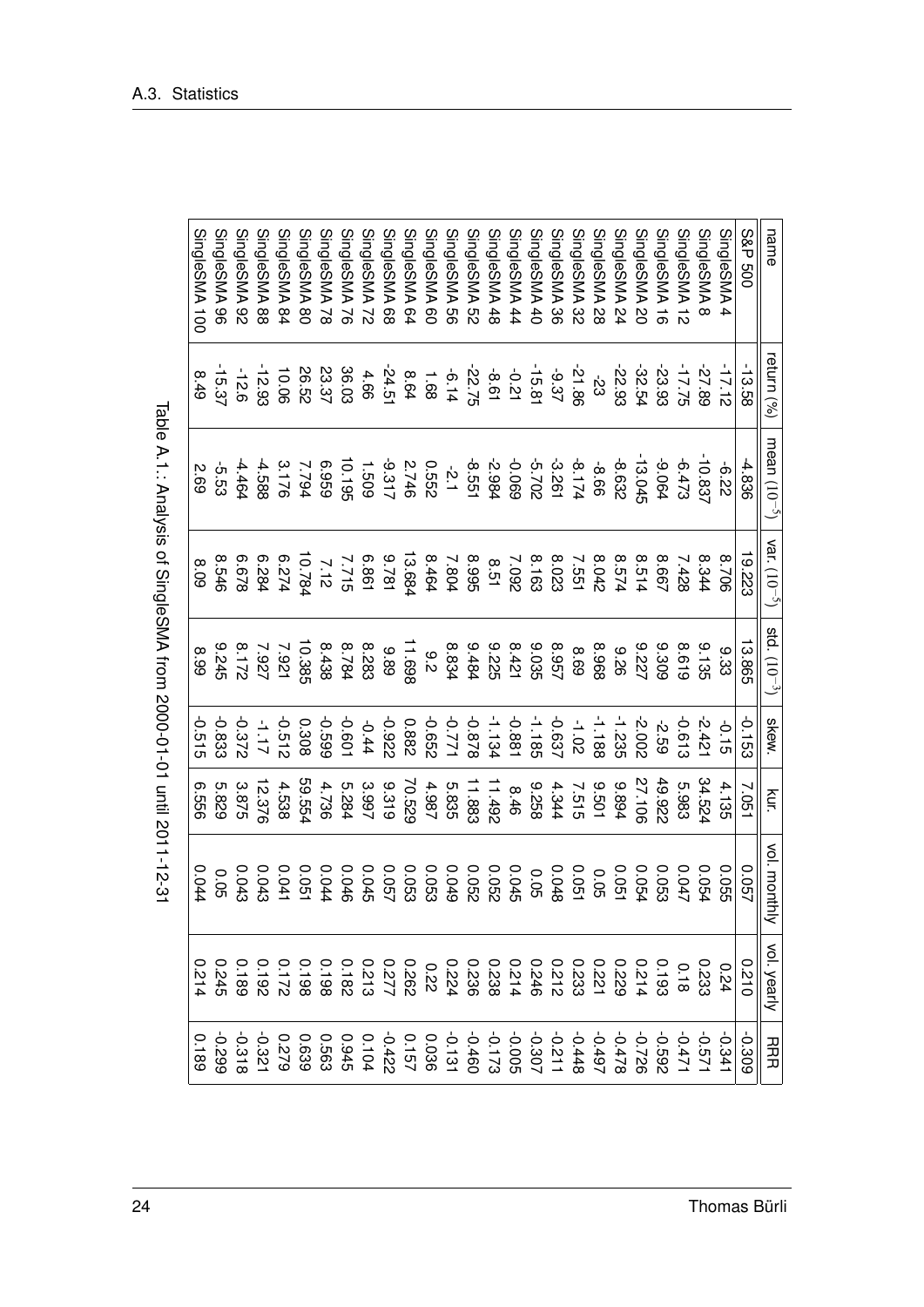| DoubleSMA <sub>10/50</sub><br>DoubleSMA 5/100<br>2/300<br>2/250<br>DoubleSMA 2/200<br>DoubleSMA 2/100<br>DoubleSMA 5/300<br>DoubleSMA 5/250<br>5/200<br>5/50<br>DoubleSMA 2/50<br><b>DoubleSMA</b><br><b>DoubleSMA</b><br><b>DoubleSMA</b><br><b>DoubleSMA</b><br>S&P 500 | 16.745<br>14.367<br>22.082<br>28.525<br>$-4.836$<br>$-1.595$<br>0.924<br>9.895<br>20.69 | 19.223<br>10.417<br>9.266 | 13.865<br>9.626  | $-0.153$<br>1.25                              | 7.051<br>$\frac{13.74}{2}$                                                                                                                                                                                                                                                                                                                                                                                     | 0.052<br>0.057 | 0.210                                    | $-0.042$                                    |
|---------------------------------------------------------------------------------------------------------------------------------------------------------------------------------------------------------------------------------------------------------------------------|-----------------------------------------------------------------------------------------|---------------------------|------------------|-----------------------------------------------|----------------------------------------------------------------------------------------------------------------------------------------------------------------------------------------------------------------------------------------------------------------------------------------------------------------------------------------------------------------------------------------------------------------|----------------|------------------------------------------|---------------------------------------------|
|                                                                                                                                                                                                                                                                           |                                                                                         |                           |                  |                                               |                                                                                                                                                                                                                                                                                                                                                                                                                |                |                                          |                                             |
|                                                                                                                                                                                                                                                                           |                                                                                         |                           |                  |                                               |                                                                                                                                                                                                                                                                                                                                                                                                                |                | 0.255                                    |                                             |
|                                                                                                                                                                                                                                                                           |                                                                                         |                           | 10.206           |                                               | 4.479                                                                                                                                                                                                                                                                                                                                                                                                          |                |                                          | 0.13                                        |
|                                                                                                                                                                                                                                                                           |                                                                                         | 8.719                     | 9.337            | $-0.34$                                       | 8.02                                                                                                                                                                                                                                                                                                                                                                                                           |                | 0.218                                    | $-0.007$                                    |
|                                                                                                                                                                                                                                                                           |                                                                                         |                           |                  |                                               | 7.909                                                                                                                                                                                                                                                                                                                                                                                                          |                | 0.239                                    | 0.111                                       |
|                                                                                                                                                                                                                                                                           |                                                                                         | 13.063<br>18.271          | 11.429<br>13.517 | $-0.474$<br>2.104<br>-0.801                   | 44.025<br>8.516                                                                                                                                                                                                                                                                                                                                                                                                |                | 0.264<br>0.195                           | 0.076                                       |
|                                                                                                                                                                                                                                                                           |                                                                                         |                           | 9.253            |                                               |                                                                                                                                                                                                                                                                                                                                                                                                                |                |                                          | 0.004                                       |
|                                                                                                                                                                                                                                                                           |                                                                                         |                           | 11.638           | $-0.06$                                       |                                                                                                                                                                                                                                                                                                                                                                                                                |                | 0.21                                     | 0.051                                       |
|                                                                                                                                                                                                                                                                           |                                                                                         |                           |                  |                                               |                                                                                                                                                                                                                                                                                                                                                                                                                |                |                                          |                                             |
|                                                                                                                                                                                                                                                                           |                                                                                         |                           |                  |                                               |                                                                                                                                                                                                                                                                                                                                                                                                                |                |                                          |                                             |
|                                                                                                                                                                                                                                                                           | 2.453<br>43.463<br>19.319                                                               |                           |                  |                                               |                                                                                                                                                                                                                                                                                                                                                                                                                |                |                                          |                                             |
|                                                                                                                                                                                                                                                                           |                                                                                         |                           |                  |                                               |                                                                                                                                                                                                                                                                                                                                                                                                                |                | 0.175<br>0.26<br>0.194<br>0.121<br>0.262 |                                             |
| DoubleSMA 10/300                                                                                                                                                                                                                                                          | 9.802                                                                                   |                           |                  |                                               |                                                                                                                                                                                                                                                                                                                                                                                                                |                |                                          |                                             |
| DoubleSMA 10/250                                                                                                                                                                                                                                                          | 26.568                                                                                  |                           |                  |                                               |                                                                                                                                                                                                                                                                                                                                                                                                                |                |                                          |                                             |
| DoubleSMA 10/200                                                                                                                                                                                                                                                          | 6.794                                                                                   |                           |                  |                                               |                                                                                                                                                                                                                                                                                                                                                                                                                |                |                                          |                                             |
| DoubleSMA 10/100                                                                                                                                                                                                                                                          |                                                                                         |                           |                  |                                               |                                                                                                                                                                                                                                                                                                                                                                                                                |                |                                          |                                             |
| DoubleSMA 20/50                                                                                                                                                                                                                                                           |                                                                                         |                           |                  |                                               |                                                                                                                                                                                                                                                                                                                                                                                                                |                |                                          |                                             |
| DoubleSMA 20/300                                                                                                                                                                                                                                                          |                                                                                         |                           |                  |                                               |                                                                                                                                                                                                                                                                                                                                                                                                                |                |                                          |                                             |
| DoubleSMA 20/250                                                                                                                                                                                                                                                          |                                                                                         |                           |                  |                                               |                                                                                                                                                                                                                                                                                                                                                                                                                |                |                                          |                                             |
| 20/200<br><b>DoubleSMA</b>                                                                                                                                                                                                                                                |                                                                                         |                           |                  |                                               |                                                                                                                                                                                                                                                                                                                                                                                                                |                |                                          |                                             |
| 20/100<br><b>DoubleSMA</b>                                                                                                                                                                                                                                                |                                                                                         |                           |                  |                                               |                                                                                                                                                                                                                                                                                                                                                                                                                |                |                                          |                                             |
| DoubleSMA 21/50                                                                                                                                                                                                                                                           |                                                                                         |                           |                  |                                               |                                                                                                                                                                                                                                                                                                                                                                                                                |                |                                          |                                             |
| 21/300<br><b>DoubleSMA</b>                                                                                                                                                                                                                                                |                                                                                         |                           |                  |                                               |                                                                                                                                                                                                                                                                                                                                                                                                                |                |                                          |                                             |
| 21/250<br><b>DoubleSMA</b>                                                                                                                                                                                                                                                |                                                                                         |                           |                  |                                               |                                                                                                                                                                                                                                                                                                                                                                                                                |                |                                          |                                             |
| 21/200<br><b>DoubleSMA</b>                                                                                                                                                                                                                                                |                                                                                         |                           |                  |                                               |                                                                                                                                                                                                                                                                                                                                                                                                                |                |                                          |                                             |
| DoubleSMA 21/100                                                                                                                                                                                                                                                          |                                                                                         |                           |                  |                                               |                                                                                                                                                                                                                                                                                                                                                                                                                |                |                                          |                                             |
| DoubleSMA 25/50                                                                                                                                                                                                                                                           |                                                                                         |                           | 10.363<br>15.14  | 148<br>0.8<br>0.469<br>0.481<br>0.481<br>0.24 | 9.025<br>5.798                                                                                                                                                                                                                                                                                                                                                                                                 |                | 88<br>2717548<br>0001548<br>000000       | $-0.021$<br>0.13<br>0.381<br>0.317<br>0.506 |
| 25/300<br><b>DoubleSMA</b>                                                                                                                                                                                                                                                |                                                                                         |                           |                  |                                               |                                                                                                                                                                                                                                                                                                                                                                                                                |                |                                          |                                             |
| DoubleSMA 25/250                                                                                                                                                                                                                                                          |                                                                                         |                           | 19.482           | $-0.438$                                      |                                                                                                                                                                                                                                                                                                                                                                                                                |                |                                          | 0.12                                        |
| DoubleSMA 25/200                                                                                                                                                                                                                                                          |                                                                                         |                           | 14.19            | 0.315                                         | $\begin{array}{@{}c@{\hspace{1em}}c@{\hspace{1em}}c@{\hspace{1em}}c@{\hspace{1em}}c@{\hspace{1em}}c@{\hspace{1em}}c@{\hspace{1em}}c@{\hspace{1em}}c@{\hspace{1em}}c@{\hspace{1em}}c@{\hspace{1em}}c@{\hspace{1em}}c@{\hspace{1em}}c@{\hspace{1em}}c@{\hspace{1em}}c@{\hspace{1em}}c@{\hspace{1em}}c@{\hspace{1em}}c@{\hspace{1em}}c@{\hspace{1em}}c@{\hspace{1em}}c@{\hspace{1em}}c@{\hspace{1em}}c@{\hspace{$ |                |                                          | 0.199<br>0.394                              |
| DoubleSMA 25/100                                                                                                                                                                                                                                                          |                                                                                         |                           | 3.32             | 0.439                                         |                                                                                                                                                                                                                                                                                                                                                                                                                |                | 0.24                                     |                                             |

Table A.2.: Analysis of DoubleSMA from 2000-01-01 until 2011-12-31 Table A.2.: Analysis of DoubleSMA from 2000-01-01 until 2011-12-31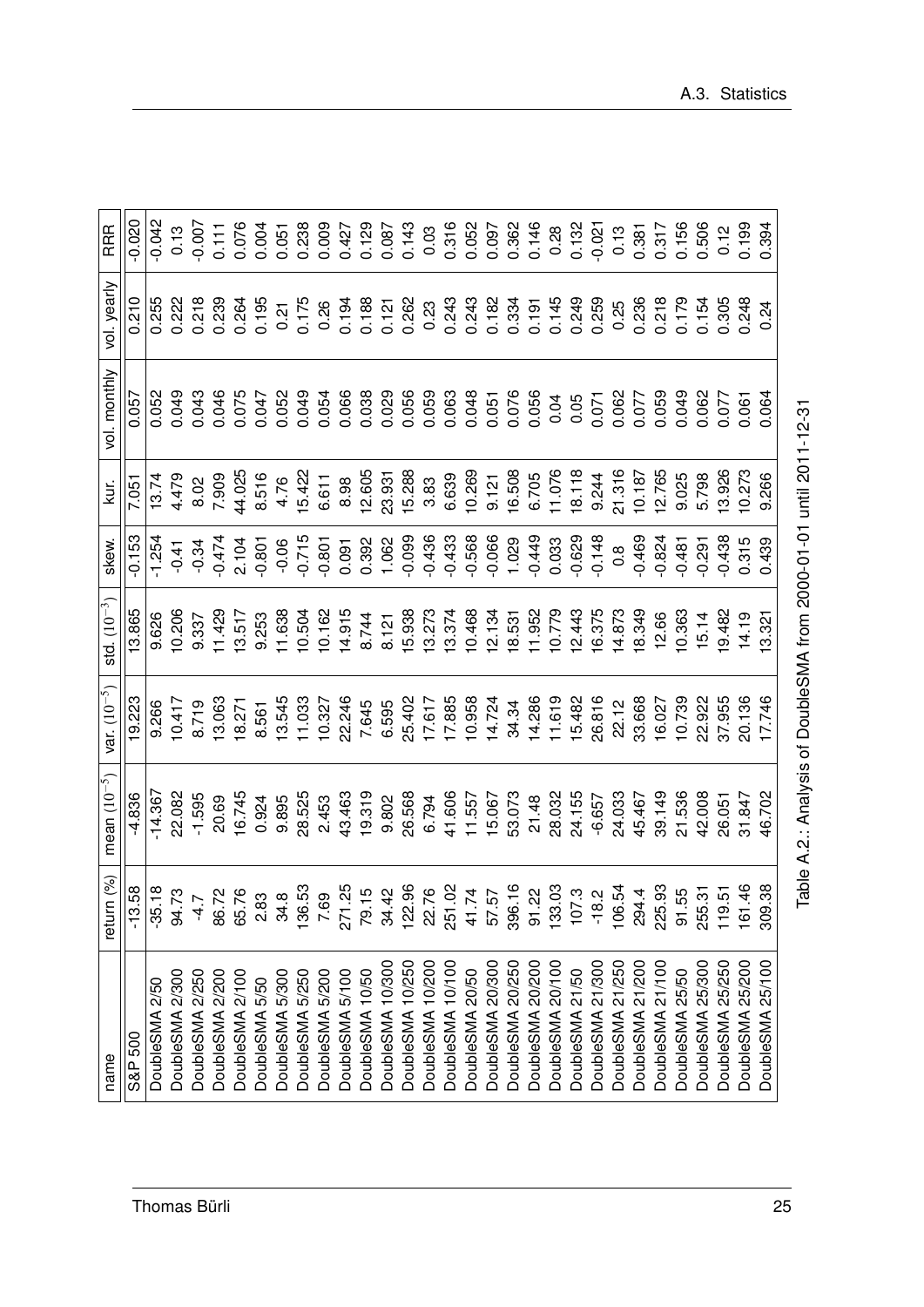| I                                                                                                                                                                                                                              |
|--------------------------------------------------------------------------------------------------------------------------------------------------------------------------------------------------------------------------------|
| l                                                                                                                                                                                                                              |
| :<br>?                                                                                                                                                                                                                         |
|                                                                                                                                                                                                                                |
|                                                                                                                                                                                                                                |
|                                                                                                                                                                                                                                |
|                                                                                                                                                                                                                                |
|                                                                                                                                                                                                                                |
|                                                                                                                                                                                                                                |
|                                                                                                                                                                                                                                |
|                                                                                                                                                                                                                                |
|                                                                                                                                                                                                                                |
| ı                                                                                                                                                                                                                              |
| l                                                                                                                                                                                                                              |
|                                                                                                                                                                                                                                |
| ı                                                                                                                                                                                                                              |
|                                                                                                                                                                                                                                |
|                                                                                                                                                                                                                                |
|                                                                                                                                                                                                                                |
|                                                                                                                                                                                                                                |
|                                                                                                                                                                                                                                |
|                                                                                                                                                                                                                                |
|                                                                                                                                                                                                                                |
| I<br>֠                                                                                                                                                                                                                         |
|                                                                                                                                                                                                                                |
| ı                                                                                                                                                                                                                              |
|                                                                                                                                                                                                                                |
|                                                                                                                                                                                                                                |
|                                                                                                                                                                                                                                |
|                                                                                                                                                                                                                                |
| in and the second control of the second control of the second control of the second control of the second control of the second control of the second control of the second control of the second control of the second contro |
|                                                                                                                                                                                                                                |
|                                                                                                                                                                                                                                |
| $\frac{1}{1}$<br>ı                                                                                                                                                                                                             |
|                                                                                                                                                                                                                                |
| ı                                                                                                                                                                                                                              |
|                                                                                                                                                                                                                                |

| name                  | eturn (%) | mean $(10^{-5})$ | var. $(10^{-5})$ | std. $(10^{-3})$ | <b>Skew.</b>   | kur.             | vol. month<br>₹ | vol. yearly | ココココ                          |
|-----------------------|-----------|------------------|------------------|------------------|----------------|------------------|-----------------|-------------|-------------------------------|
| <b>S&amp;P 500</b>    | $-13.58$  | -4.836           | 19.223           | 13.865           | $-0.153$       | 7.051            | <b>2.057</b>    | 0120        | 020.030                       |
| BuyBest 5/30          | 104.96    | 23.778           | 58.387           | 24.164           | 991.0-         | 6.983            | 0.112           |             |                               |
| BuyBest 5/60          | 286.92    | 44.833           | 68.983           | <b>26.265</b>    | 0.403          | 6.645            | 0.112           |             | $0.188$<br>$0.288$<br>$0.652$ |
| BuyBest 5/90          | 488.25    | 58.714           | 69.33            | 26.331           | 600'0-         | 4.541            | 0.113           |             |                               |
| <b>BuyBest 5/210</b>  | -72.19    | $-42.405$        | 80.233           | 28.325           | -0.026         | 6.773            | 0.135           |             | 690'0-                        |
| BuyBest 5/300         | -80.91    | 54.873           | 105.203          | 32.435           | 6200           | 6.263            | 2152            |             |                               |
| <b>BuyBest 10/30</b>  | 125.14    | 26.891           | 30.282           | 17.402           | $-0.418$       | 6.126            | 0.083           |             |                               |
| <b>BuyBest 10/60</b>  | 252.64    | 41.759           | 46.367           | 21.533           | -0.277         | 4.202            | <b>2.097</b>    |             |                               |
| <b>BuyBest 10/90</b>  | 225.44    | 39.099           | 58.632           | 24.214           | -0.069         | 4.188            | 0.106           |             |                               |
| BuyBest 10/210        | 80.25     | 13.891           | 78.896           | 28.088           | 0.07           | 4.921            | 0.13            |             |                               |
| <b>BuyBest 10/300</b> | 26'29     | 17.174           | 81.54            | 28.555           | -0.028         | 4.75             | 0.136           |             |                               |
| <b>BuyBest 15/30</b>  | 207.89    | 37.263           | 27.188           | 16.489           | 909:0-         | 5.959            | 6200            |             |                               |
| <b>BuyBest 15/60</b>  | 160.16    | 31.681           | 40.991           | 20.246           | $-0.243$       | 4.993            | 260'0           |             |                               |
| <b>BuyBest 15/90</b>  | 115.45    | 25.433           | 969'tt           | 21.141           | $-0.091$       | 6.832            | 8600            |             |                               |
| BuyBest 15/210        | 51.25     | 13.71            | 40404            | 24.577           | 0.014          | 6.163            | 0.123           |             |                               |
| <b>BuyBest 15/300</b> | 27.19     | 896'Z            | 73.321           | 87.078           | 0.133          | 4.841            | 0.125           |             |                               |
| <b>BuyBest 20/30</b>  | 228.92    | 39.451           | 26.957           | 16.419           | -0.469         | 5.534            | 770.0           |             |                               |
| BuyBest 20/60         | 104.99    | 23.784           | 36.153           | 19.014           | -0.338         | 6.308            | 0.086           |             |                               |
| <b>BuyBest 20/90</b>  | 114.22    | 25.243           | 39.882           | 19.97            | -0.195         | 187.9            | 2600            |             |                               |
| <b>BuyBest 20/210</b> | 42.7      | 11.782           | 54.513           | 23.348           | 0.063          | 8129             | 0.114           |             |                               |
| <b>BuyBest 20/300</b> | 33.07     | 9976             | 64.896           | 25.475           | $\overline{0}$ | 4.834            | 0.121           |             |                               |
| <b>BuyBest 25/30</b>  | 229.44    | 39.504           | 24.856           | 15.766           | $-0.403$       | 5.741            | 1/00            |             |                               |
| <b>BuyBest 25/60</b>  | 122.68    | 26.527           | 35.639           | 18.878           | $-0.381$       | 8.038            | 0.085           |             |                               |
| <b>BuyBest 25/90</b>  | 121.59    | 26.363           | 38.377           | 19.59            | -0.166         | 166'9            | 0.093           |             |                               |
| BuyBest 25/210        | 38.7      | 10.841           | 49.434           | 22.234           | 9010           | 896'9            | 7010            |             |                               |
| <b>BuyBest 25/300</b> | 28.35     | 728              | 54.657           | 23.379           | 450.0          | 5.446            | 0.111           |             |                               |
| <b>BuyBest 30/30</b>  | 224.23    | 38.975           | 23.977           | 15.485           | -0.37          | 5.412            | 170.0           |             |                               |
| <b>BuyBest 30/60</b>  | 128.84    | 27.431           | 35.353           | 18.802           | -0.332         | S <sub>552</sub> | 780.0           |             |                               |
| <b>BuyBest 30/90</b>  | 160.41    | 31.713           | 37.996           | 19.492           | -0.169         | 6.174            | 260'0           |             |                               |
| <b>BuyBest 30/210</b> | 35.95     | 10.175           | 45.624           | 21.36            | 0.046          | 5.475            | 2010            |             |                               |
| <b>BuyBest 30/30C</b> | 75.88     | 18.708           | 50.176           | 22.4             | 0.034          | 5.212            | 0.109           |             |                               |

A.3. Statistics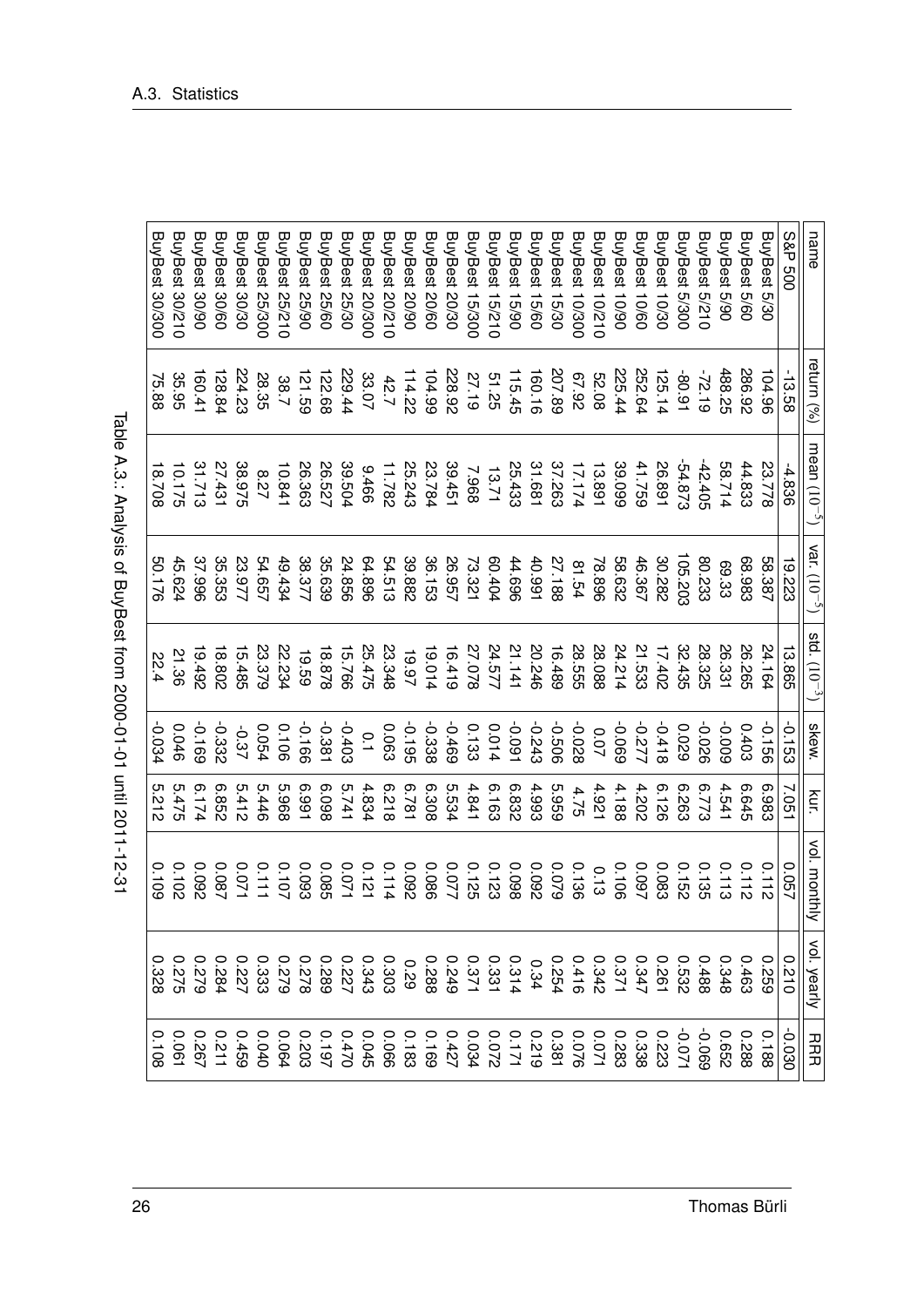| name             | (%)<br>return | mean $(10^{-5})$                                                      | var. $(10^{-5})$ | $std. (10^{-3})$ | skew.    | kur.     | vol. weekly | vol. monthly | <b>RRR</b> |
|------------------|---------------|-----------------------------------------------------------------------|------------------|------------------|----------|----------|-------------|--------------|------------|
| S&P 500          | 0.077         | 0.738                                                                 | 5.756            | 7.587            | $-0.256$ | 0.820    | 0.017       | 0.024        | 0.007      |
| SingleSMA76      | 849           | 78.336                                                                | 10.929           | 10.454           | $-0.168$ | 0.08     | 0.028       | 0.055        | 0.336      |
| SingleSMA 78     | 10.52         | 96.213                                                                | 10.364           | 10.18            | $-0.149$ | 0.261    | 0.025       | 0.054        | 0.425      |
| SingleSMA 80     | 9.93          | 91.045                                                                | 9.689            | 9.843            | $-0.132$ | 0.285    | 0.024       | 0.049        | 0.442      |
| SingleSMA 84     | 1.01          | 100.414                                                               | 9.102            | 9.541            | $-0.09$  | 0.291    | 0.022       | 0.054        | 0.444      |
| DoubleSMA 5/100  | 6.15          | 57.366                                                                | 12.324           | 11.102           | $-0.386$ | 0.686    | 0.024       | 0.057        | 0.235      |
| DoubleSMA 21/200 | 7.18          | 66.654                                                                | 4.604            | 2.085            | $-0.482$ | 1.039    | 0.024       | 0.053        | 0.295      |
| DoubleSMA 25/100 | 0.65          | 6.259                                                                 | 10.003           | 10.001           | 0.059    | $-0.272$ | 0.022       | 0.031        | 0.046      |
| DoubleSMA 25/300 | $-7.67$       | $-76.708$                                                             | 14.032           | 11.846           | 0.024    | 0.467    | 0.23        | 0.031        | $-0.539$   |
| BuyBest 5/90     | 8.33          | 76.947                                                                | 69.215           | 26.309           | 0.022    | 0.84     | 0.06        | 0.123        | 0.148      |
| BuyBest 20/30    | $-4.64$       | -45.725                                                               | 18.56            | 3.623            | $-0.072$ | 0.036    | 0.03        | 0.063        | $-0.161$   |
| BuyBest 25/30    | $-5.14$       | 50.697                                                                | 7.146            | 3.094            | 0.185    | 0.179    | 0.029       | 0.058        | $-0.193$   |
| BuyBest 30/30    |               | $-41.269$                                                             | 4.819            | <b>12.173</b>    | $-0.22$  | 0.273    | 0.027       | 0.055        | $-0.166$   |
|                  |               | Table A.4.: Evaluation of Strategies from 2012-01-01 until 2012-06-01 |                  |                  |          |          |             |              |            |

| I                  |
|--------------------|
|                    |
| is and direction   |
|                    |
| $\frac{1}{2}$      |
|                    |
|                    |
|                    |
|                    |
| こうてん てんこう          |
| i                  |
|                    |
|                    |
|                    |
|                    |
| -<br>-<br>-<br>-   |
|                    |
|                    |
| ・・・・・・             |
|                    |
|                    |
|                    |
|                    |
|                    |
|                    |
|                    |
| - i<br>-<br>-<br>ī |
|                    |
|                    |
|                    |
|                    |
| ์<br>ว<br>ı<br>j   |
|                    |
|                    |
|                    |
|                    |
|                    |
| ・コード               |
|                    |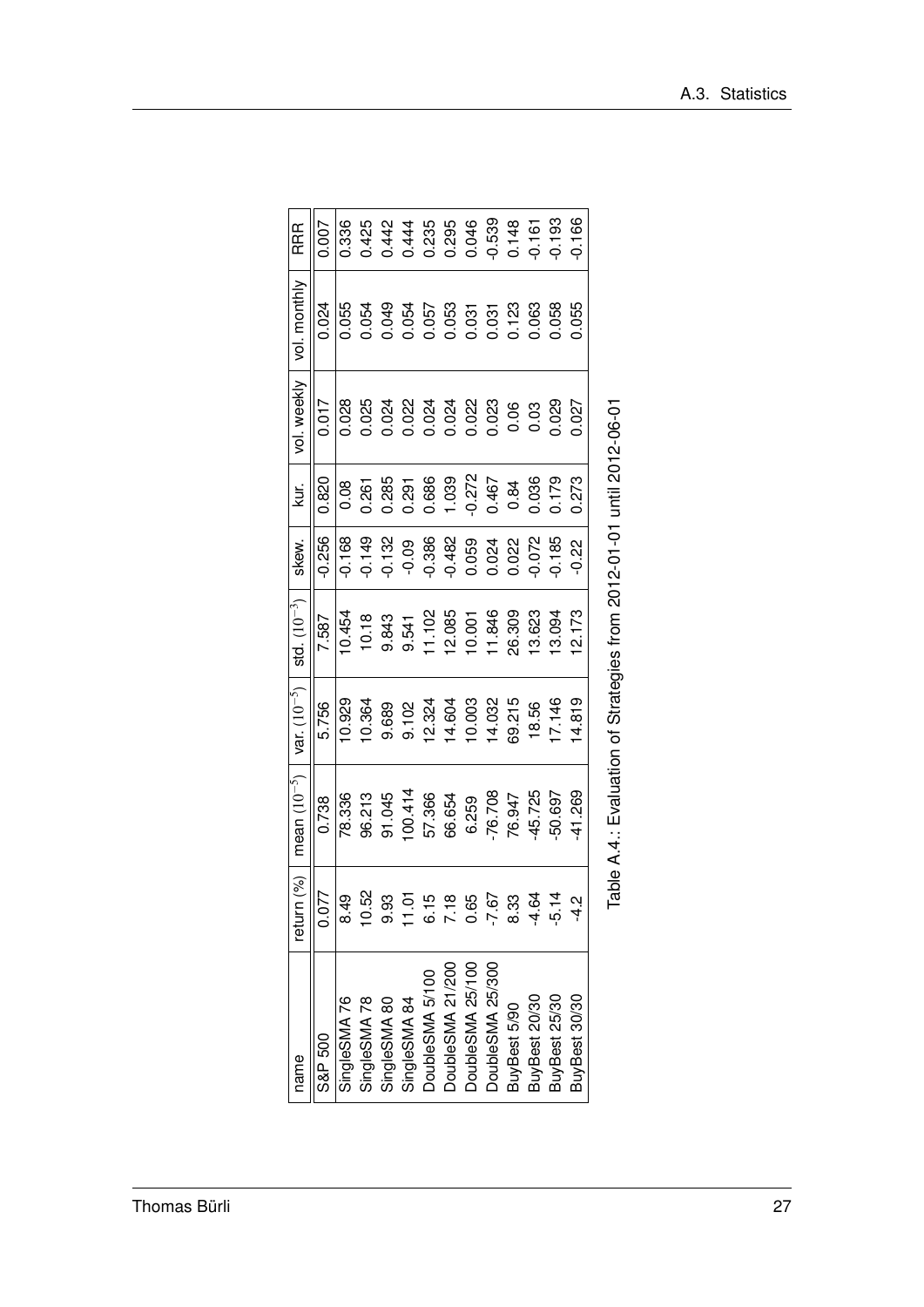### **A.4. S&P 500**

#### List of stock symbols which ever where part the Standard & Poor 500 Index:

AAMRQ, AAPL, AA, ABC, ABKFQ, ABS, ABT, ABX, ACAS, ACE, ACN, ACS, ACV, ACY 1, ADBE, ADCT, ADI, ADM, ADP, ADSK, AEE, AEP, AES, AET, AFL, AFS, AGC 1, AGN, AHM 1, AIG, AIT 1, AIV, AIZ, AKAM, AKS, AL 1, ALL, ALTR, ALXN, ALY, AMAT, AMCC, AMD, AMGN, AMH 1, AMI 1, AMO 1, AMP, AMT 1, AM, AMT, AMX 2, AMZN, ANDW, ANF, ANR, AN, AON, APA, APCC, APC, APD, APH, APOL, ARG, AR, ASA, ASH, ASN, ASO\_1, AS, A, ATI\_1, ATI, AT, AVB, AVP, AVY, AW, AXP, AYE, AZO, BAC, BA, BAX, BBBY, BBT, BBY, BCO, BCR, BC, BDK, BDX, BEAM, BEC, BEN, BEV, BF.B, BFI, BGEN, BGG, BHI, BIG, BIIB, BJS, BKB, BK, BLK, BLL, BLS, BLY, BMC, BMS, BMY, BNL\_1, BNSSA, BOAT, BOL, BRCM, BRK.B, BRL, BSC\_1, BSET, BSX, BTU, BVSN, BV, BWA, BWN\_1, BWS, BWY 1, BXP, CAG, CAH, CAM, CAR, CA, CAT, CBB 1, CBE, CBG, CBS 1, CBS 2, CBSS, CBS, CB, CCB 2, CCE, CCI, CCK, CCL, CCMO, CCTYQ, CE 2, CEG, CELG, CEPH, CERN, CFL 1, CFN, CF, CHIR, CHK, CHRS, CHRW, CIEN, CINF, CI, CIT, CJML, CKL, CLF, CL, CLU 2, CLX, CMA, CMB, CMCSA, CME, CMG, CMI, CMS, CMVT, CMX, CNA, CNO, CNP, CNW, CNX, CNXT, COF, COG, COH, COL, COMS, COP, COST, COV, COX, CPB, CPN, CPWR, CRK.1, CRM, CR, CSCO, CSC, CSR.1, CSX, CTAS, CTB, CTCO, C, CTLE, CTL, CTSH, CTXS, CTX, CVC, CVG, CVH, CVS, CVX, CYM\_1, CYR\_1, CZR, DAL, DAN, DDR, DDS, DD, DELL, DE, DFS, DF, DGN, DG, DGX, DHI, DHR, DIGI 1, DISCA, DIS, DI, DJ, DLPH, DLTR, DLX, DNA, DNB, DNR, DO, DOV, DOW, DPS, DRI, D, DTE, DTV, DUK, DVA, DVN, DV, DYN, E.2, EA, EBAY, ECH.1, ECK.1, ECL, EDS, ED, EFU.1, EFX, EIX, EKDKQ, EL, EMC, EME, EMN, EMR, ENRNQ, EOG, EOP, EP, EQR, EQ, EQT, ESRX, ESY 1, ETFC, ETN, ETR, ETS, EW, EXC, EXPD, EXPE, FAST, FBF, FBN, FBO, FCF, FCN\_1, FCX, FDO, FDX, FE, FFB, FFIV, FHN, FII, FIS, FISV, FITB, FJCC, FJ, FLC\_2, FLIR, FLMIQ, FLR, FLS, FL, FLTWQ, FMC, FMY 1, FNB, FNP, FORT, FOSL, FPA, FRO 1, FRX, FSLR, F, FTI, FTR, FWLT, G 1, GAPTQ, GAS, GCI, GCO, GD, GDT, GDW, GEN, GENZ, GE, GGP, GIC, GIDL, GILD, GIS, GLBC, GLK 1, GLW, GME, GM, GNW, GOOG, GOSHA, GPC, GPS, GPU, GQ, GRA, GRH 1, GRN 1, GR, GSF 2, GS, GTE 1, GT, GTW, GWF, GWOW, GWW, H 2, HAL, HAR, HAS, HBAN, HCA 1, HCA, HCBK, HCN, HCP, HCR, HDLM, HD, HES, HFS, HIG, HLS, HLT, HMA, HM, HNH, HNZ, HOG, HON, HOT, HPC, HPQ, HP, HRB, HRL, HRS, HSP, HST, HSY, HTMXQ, HT, HUM, IACI, IBM, IBP, ICE, ID, IFF, IGT, IKN, IK, IMNX, INCLF, INGR, INTC, INTU, IPG, IP, IRM, IR, ISRG, I, ITT 1, ITT, ITW, IVZ, JAVA, JBL, JCI, JCP, JDSU, JEC, JHF, JH, JM, JNJ, JNPR, JNS, JNY, JOL, JOY 1, JOY, JPM 1, JP, JWN, KBH, KEY, KFT, KG, KIM, KLAC, KMB, KMI, KMX, KOE, KO, KRB, KRI, KR, KSE, KSS, KSU, K, KWP, LCE, LDG, LEG, LEHMQ, LEN, LH, LIFE, LINB, LIT\_1, LLL, LLTC, LLX, LLY, LM, LMT, LNC, LO, LOTS, LOW, LPX, LRCX, LSI, LSWY, LTD, L, LTVCQ, LUB, LUK, LU, LUV, LXK, MAI\_1, MAR, MAS, MA, MAT, MAY 2, MBI, MCAWA, MCD, MCHP, MCIC, MCIP, MCK, MCO, MD 1, MDP, MDR, MDT, MEA 1, MEDI, MEE, MERQ, MET 2, MET, MFE, MGI, MGM 1, MHP, MHS, MII, MIL, MIR 1, MI, MJN, MKC 1, MKC, MKG, MMC, MMI, MMM, MNR 1, MOH, MOLX, MON, MOS, MO, MPC, MRK, MRO, MSFT, MSI, MS, MST, MTB, M, MTG, MTW, MUR, MU, MWI, MWV, MWW, MXIM, MXP, MXS, MYG 1, MYL, MZIAQ, NAV, NBL, NBR, NCC, NCR, NC, NDAQ, NEC, NEE, NEM, NES 2, NE, NEU, NFB, NFLX, NFX, NGCO, NGH, NI, NKE, NL, NLT, NMK, NOC, NOVL, NOV, NRG, NRTLQ, NSC, NTAP, NTRS, NUE, NU, NVDA, NVLS, NWA, NWL, NWSA, NXTL, NYN, NYT, NYX, OAT, OC, ODP, OI, OKE, OK, OMC, OMX, ONE 1, ORCL, ORLY, ORX, OXY, PALM, PAS, PAYX, PBCT, PBG, PBI, PBY, PCAR, PCG, PCH, PCI, PCLB\_1, PCLN, PCL, PCP, PCS\_1, PCS, PDCO, PDG, PD, PEG, PEL\_1, PEP, PFE, PFG, PGN, PGR, PG, PHA 1, PHB 1, PHM, PH, PKI, PLD, PLL, PMCS, PMTC, PM, PNC, PNU 1, PNW, POM, PPG, PPL, PRGO, PRI, PRU, PSA, PSFT, PSX, PT 1, PTV, PVN, PVT, PWER, PWJ, PWR, PXD, PX, PZE 1, QCOM, QEP, QLGC, Q, RAD, RAI, RAL, RATL, RBD, RBK, RDC, RDMN, RDPL, RFDS, RF, RHI, RHT, RIG, RL, RNGR, ROH, ROK, ROP, ROST, RRC, RRD, RSG, RSH, R, RTN, RYAN, RYC, RYI, S.1, SAA.1, SAF, SAI.1, SAI, SANM, SAPE, SBUX, SCG, SCHW, SCI, SEBL, SED.1, SEE, SF, SFA.1, SFN, SFS, SGICQ, SGP, SHLD, SHW, SIAL, SII, SJM, SK.1, SKY, SLB, SLE, SLM, SLR, SLZ, SMI.1, SNA, SNC.1, SNDK, SNI, SNT.1, SNV, SO, SOTR, SPG, SPLS, SPW, SRCL, SRE, SRR, SSP, S, STF, STI, STJ, STK 1, STR, STT, STY 1, STZ, SUN, SVU, SWK, SWN, SWY, SXCL, SYK, SYMC, SYN\_1, SYY, TA\_1, TAP, TCOMA, TDC, TDM, TEG, TEL, TEN, TER, TE, TEX, TFB, TFD, TGT, THC, THY, TIE, TIF, TIN, TJX, TKR, TLAB, TMC, TMK, TMO, TNB, TOS, TRB, TRIP, TROW, TRV, TRW 1, TSN, TSO, TSS, T, TTRR, TUP, TWC, TWX 1, TWX, TXN, TXT, TYC, UAL, UCL, UH, UIS, UNH, UNM, UNP, UN, UPC, UPS, URBN, USBC, USB, USG, USHC, UST 1, UTX, VAR, VAT, VC, VFC, VIAB, VLO, VMC, VNO, VRSN, VRTS 1, V, VTR, VTSS, VZ, WAG, WANG, WAT, WB 1, WB, WDC, WEC, WFC, WFM, WFR, WFT, WHR, WINN, WIN, WLA, WLB, WLL\_1, WLP\_1, WLP, WMB, WMIH, WM, WMT, WMX, WOR, WPI, WPM, WPO, WPX, WU, WWY,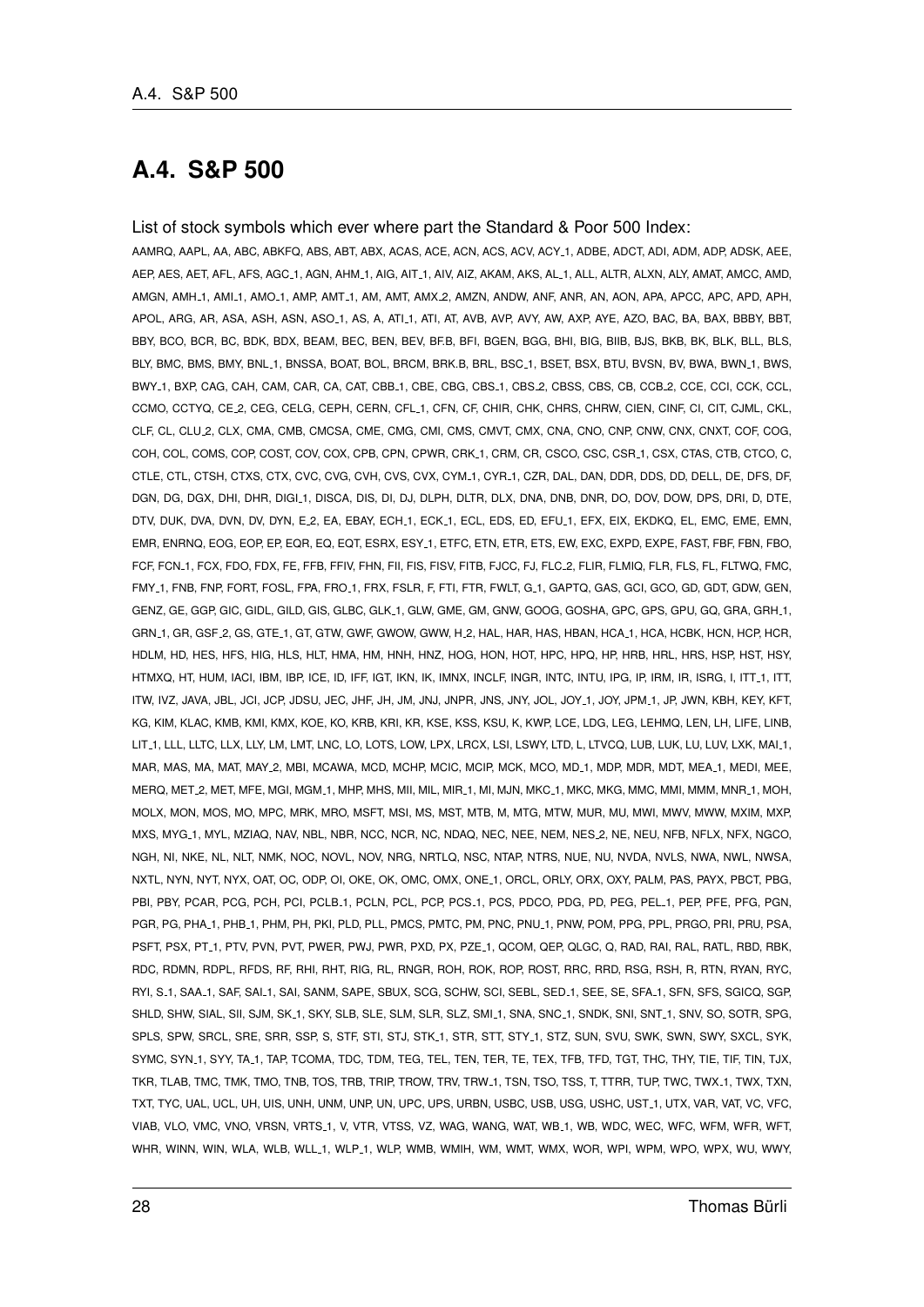WYE, WYNN, WYN, WY, XEL, XLNX, XL, XOM, XRAY, XRX, X, XTO, XYL, YHOO, YRCW, YUM, ZION, ZMH, ZRN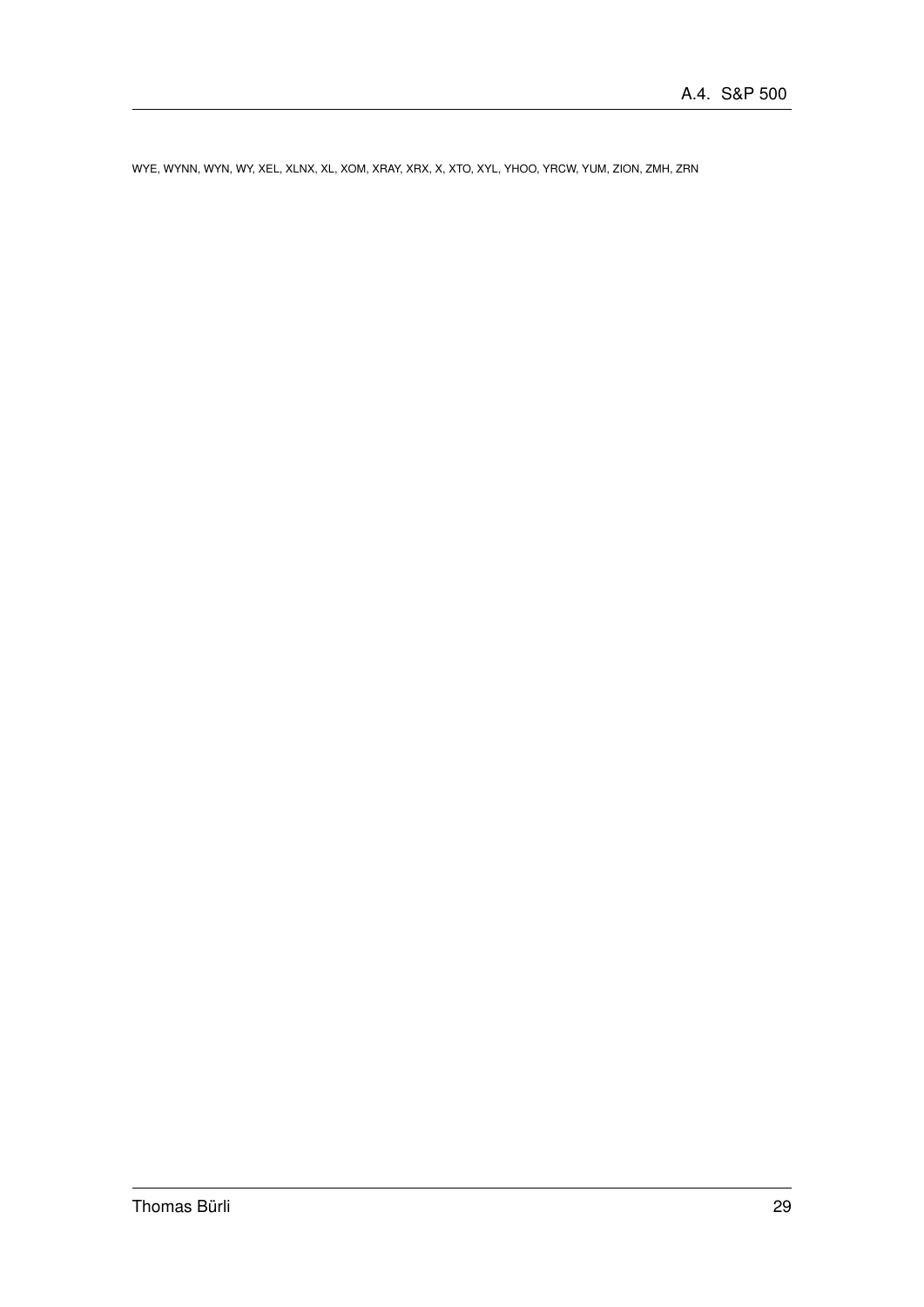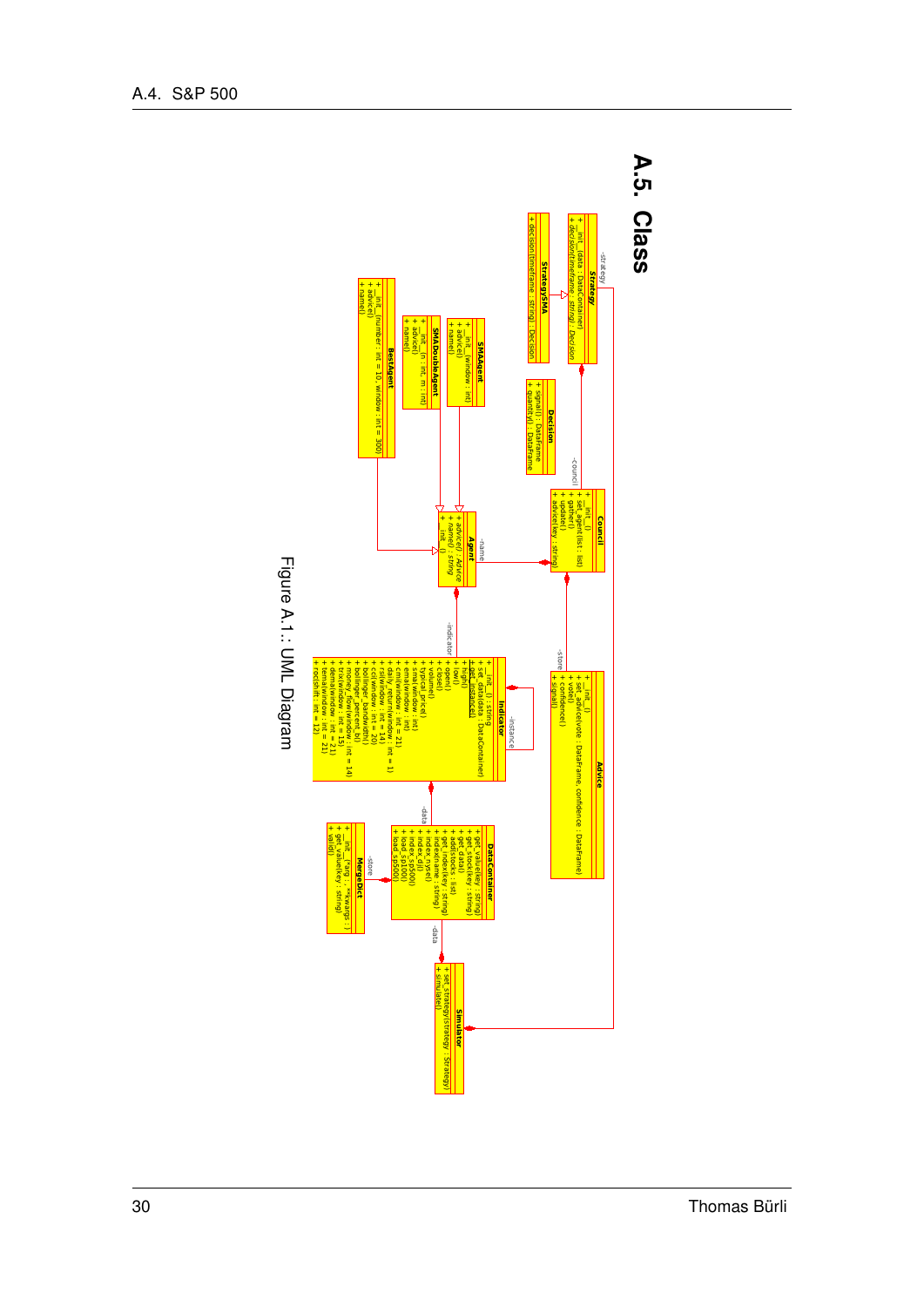### **A.6. Original Problem**



Eidgenössische Technische Hochschule Zürich Swiss Federal Institute of Technology Zurich



*Distributed*

Prof. R. Wattenhofer

#### Lab/BA/SA/Group:

Make Us Rich!

#### Motivation and Informal Description

In the recent past the algorithmic trading has seen enormous growth and a good place to make lots of money. It is now responsible for more than half the trades in the US which have a total volume of \$27.4 billion a day<sup>1</sup>. A very important subclass are the high frequency trading (HFT) algorithms. These algorithms usually hold stocks or certificates only for a brief time, sometimes only for a few seconds and earn money by making thousands of trades a day.

But since these algorithms increase the volatility of the market, they might be the target of a fiancial transaction tax which would destroy that business model.

Therefore, we want to return to normal algorithmic trading to get rich. We want to exploit statistical properties of the assets to predict general trends and/or foresee the future value of certain stocks and use those predictions to beat the market.

Your job is to analyze large data sets to be able to make those predictions and implement an algorithm which automatically trades.



#### Requirements

Good programming skills (preferably in Java) and a genuine interest in the financial markets. Knowledge of data mining is an advantage. The student(s) should be able to work independently on this topic!

#### Interested? Please contact us for more details!

#### Contact

• Philipp Brandes: philipp.brandes@tik.ee.ethz.ch, ETZ G64.2

<sup>&</sup>lt;sup>1</sup>value from November 2011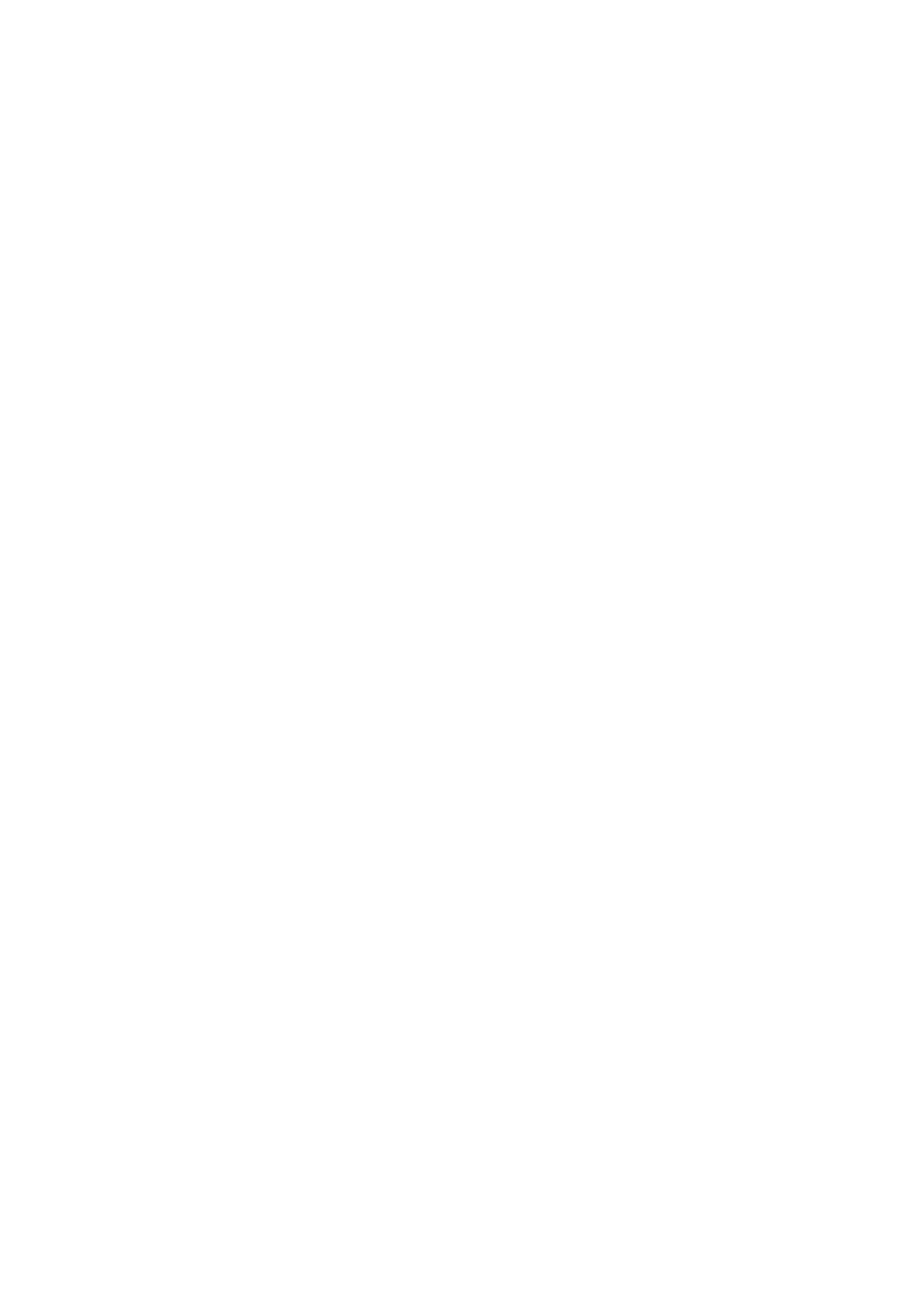### **Bibliography**

Acar, E. and Satchell, S. (2002). *Advanced Trading Rules*. Elsevier Ltd, second edition.

Achelis, S. (2000). *Technical Analysis from A to Z*. McGraw-Hill, second edition.

Alexander, C. (2001). *Market Models: A Guide to Financial Data Analysis*. Wiley.

- BOWLEY, G. (2011). Clamping down on rapid trades in stock market. http://www.nytimes.com/2011/10/09/business/clamping-down-on-rapid-trades-in-stockmarket.html.
- Boyarshinov, V. and Magdon-Ismail, M. (2005). Efficient computation of optimal trading strategies.
- Brown, S. (2011). Measures of shape: Skewness and kurtosis. http://www.tc3.edu/instruct/sbrown/stat/shape.htm.
- Easley, D., Lopez de Prado, M. M., and O'Hara, M. (2012). The volume clock: Insights into the high frequency paradigm. *Journal of Portfolio Management*, page 11.
- Economist (2011). Momentum in financial markets. http://www.economist.com/ node/17848665.
- Holton, G. A. (2003). Negatively skewed trading strategies. *Derivatives Week*.
- Investopedia (2012a). Standard & poor's 500 index s&p 500. http://www. investopedia.com/terms/s/sp500.asp#axzz1xWXVkcE1.
- Investopedia (2012b). Technical indicator. http://www.investopedia.com/ terms/t/technicalindicator.asp#axzz23nEPdqDd.
- Kannan, K. S., Sekar, P. S., Sathik, M., and Arumugam, P. (2010). Financial stock market forecast using data mining techniques.
- Lauricella, T. and STRASBURG, J. (2010). "how a trading algorithm went awry". *The Wall Street Journal*.